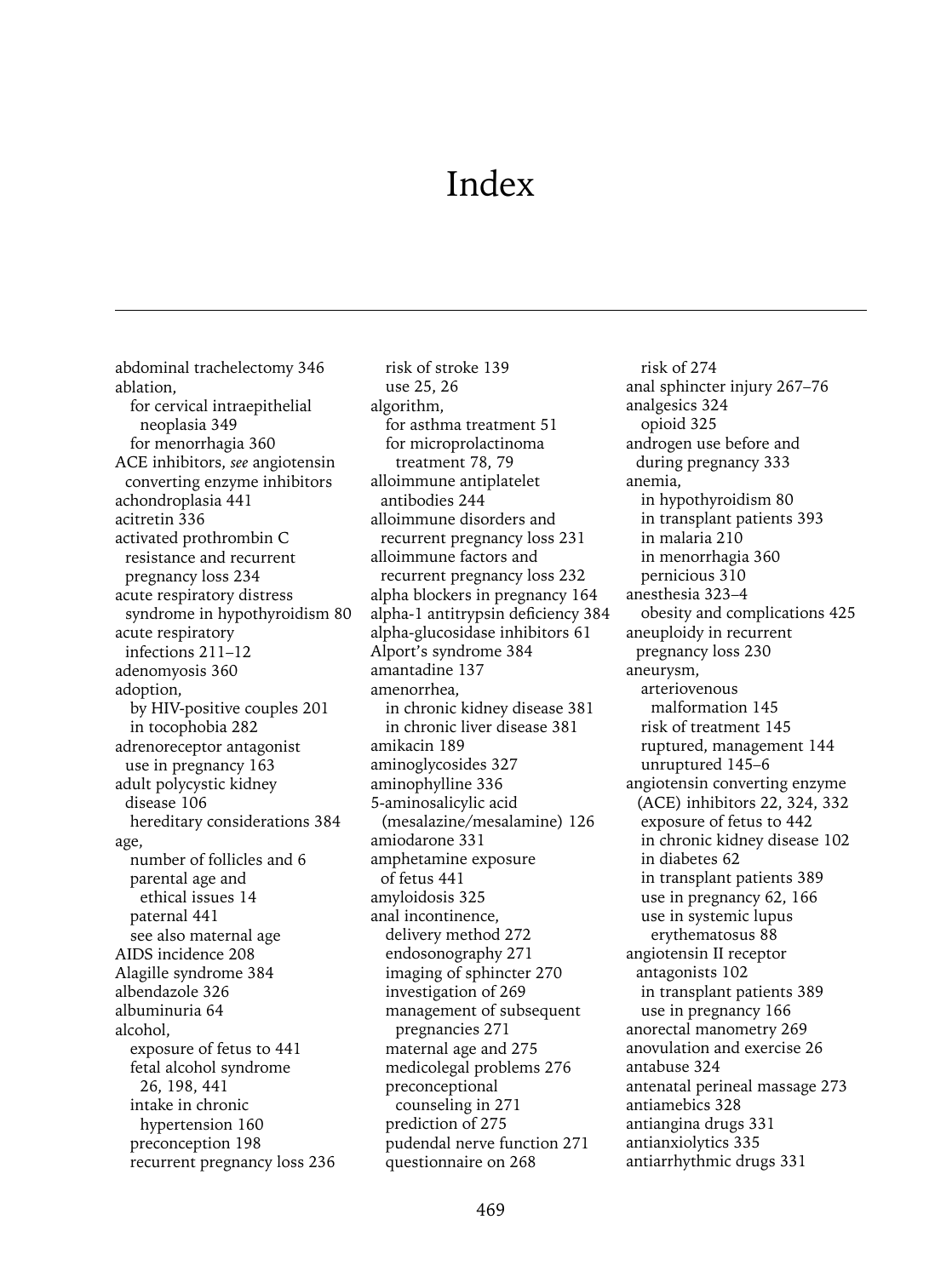antibacterials 327 anticholinergics in asthma 56 anticoagulants for thrombophilia during pregnancy 115 anticonvulsants 22, 326 exposure of fetus to 442 antidepressants 25, 150 tricyclic 335 antidiabetics 334 antiepileptics 326 balance of dose and seizure frequency 149 cognitive function in children and 148 effect on fertility 147 effect on pregnancy outcome 150 teratogenic effects and type of drug 151 antifibrinolytics 361 antifilarials 326 antifungals 328 antihelminthics 326 antihypertensives, embryo safe 157–67 postnatal hypertension 167 types 163–6 use in pregnancy 162 antimalarials 328 antinuclear antibodies, recurrent pregnancy loss 232 antiphospholipid antibodies, choice of who to test/screen for thrombophilia 112 antiphospholipid syndrome 90–3 effect of pregnancy on 91 effect on pregnancy 91 fetal death 242 HELLP syndrome in 91 management for pregnancy 93 preconceptional counseling in 91 recurrent pregnancy loss 231 antiprotozoals 328 antipsychotics 335 antipyretics 324 antiretrovirals, during pregnancy 200 preconceptional use 208 antishistosomals 326 antithrombin deficiency 112 antithrombin III deficiency 234 antithrombotics 332 antithyroid antibodies 231 antitrematode drugs 326 antituberculous drugs 329 anxiety,

effect on pregnancy and labor 282 normal vs phobic levels 283 treatment during pregnancy 335 aorta, coarctation of 35 dilatation 32 disease 40 insufficiency 38 stenosis, supraventricular 38 valve lesions 38 valve stenosis 32 Apert's syndrome 441 appetite suppressants 429 arrhythmia 40 arrhythmogenic right ventricular dysplasia 452 arterial thromboembolism 91 arteriovenous malformation, unruptured 145 aspirin 324 for pre-eclampsia prevention 161 after transplant 390 low-dose in antiphospholipid syndrome 91 use in stroke 141 assisted reproduction 384 see also IVF asthma 47–57 beta blockers as triggers 164 co-morbidities 51, 52 diagnosis 47–8 drugs as triggers 53 effect of pregnancy on 48–50 effect on pregnancy of 50 emotional stress and 54 environmental allergens 53 epidemiology 48 exercise-induced 53 FDA recommendations for asthma therapy 56 infections and 52 management during pregnancy 50–2 management of labor and delivery in 52 medication for and pregnancy 54–7 occupational triggers 53 pathophysiology 49 preconceptional interventions 22 prevalence, epidemiology and pathophysiology 47 treatment algorithm 51 triggers 48, 52, 53

asymptomatic bacteriuria 215 atenolol 164 atherosclerosis 139 atresia, vaginal 355 atrial fibrillation 40 atrial septal defect 34 atypical endometrial hyperplasia 403 autoantibody screen after fetal death 244 autoimmune disorders 23, 85–94 in pregnant transplant patients 390 recurrent pregnancy loss 231 autoimmune thyroiditis 80 autosomal dominant diseases 450 autosomal dominant inheritance 443 autosomal dominant polycystic kidney disease 450 autosomal recessive inheritance 444 azathioprine 87, 330, 385, 387 baby blues 171, 172 bacillus Calmette– Guérin (BCG) 338 avoidance in HIVpositive children 209 preconceptional use 186, 209 baclofen 136 bacterial vaginosis 257 bacteriuria, asymptomatic 215 in transplant patients 391 bariatric surgery 411–16, 430–1 bone loss after 412 complications during pregnancy 415 contraception after 412 fertility after 412 fetal undernutrition after 430 gastric band revision and pregnancy 413 malabsorption and contraception failure after 412 nutritional supplements after 415 optimizing nutrition after 414 preoperative counseling for pregnancy 412 timing of conception after 412 Barker hypothesis 457 Bartholin's gland benign tumors 358 BCG, *see* bacillus Calmette–Guérin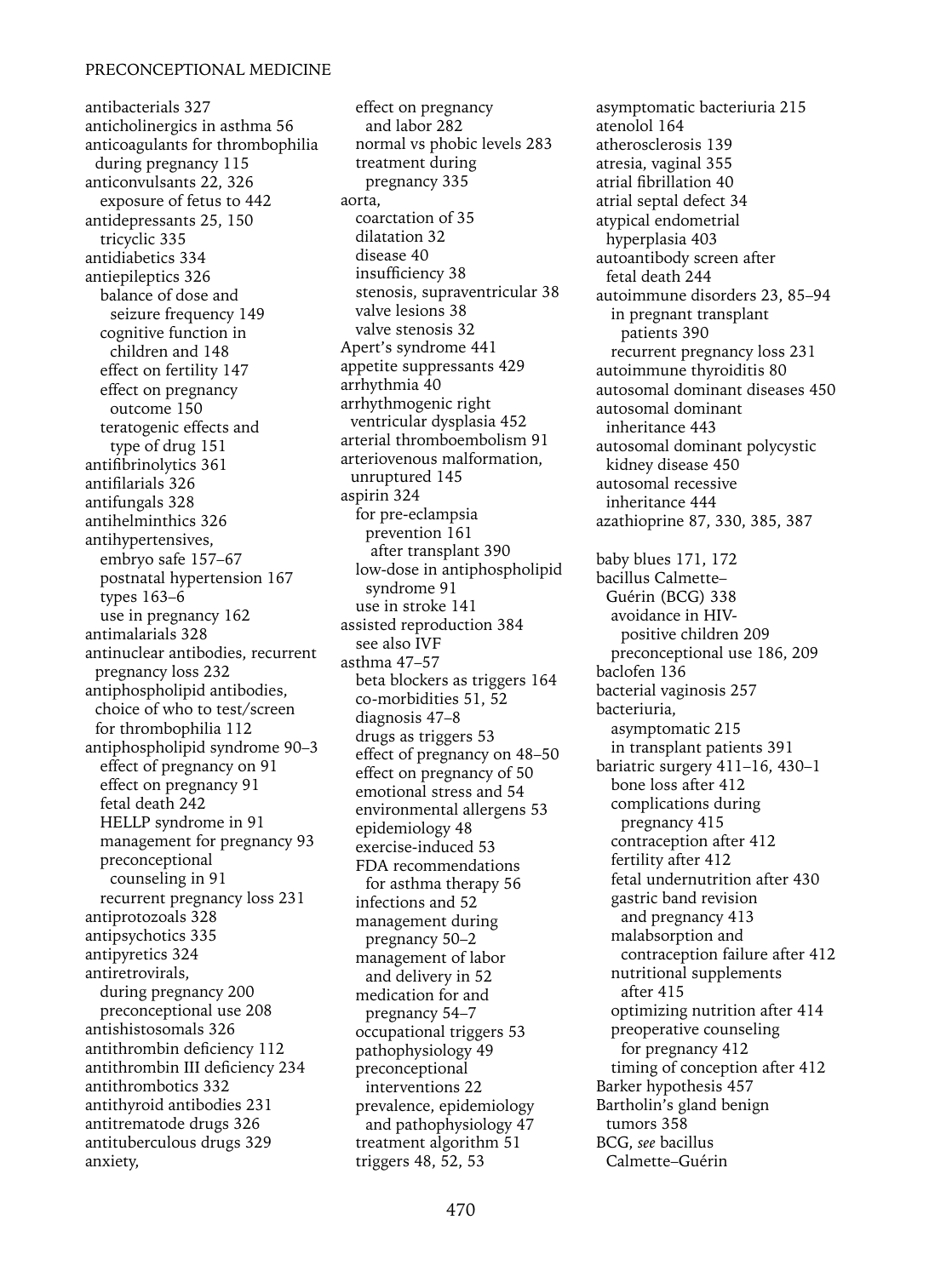Beckwith-Weidemann syndrome 445 Behcet's disease 325 benign conditions of genital tract 355–67 benign epithelial ovarian tumors 405 benign ovarian cysts 365–6 benign pelvic cysts 364–5 benign tumors of Bartholin's gland 358 benzodiazepines 137, 335 beta2 agonists in asthma 54 beta blockers in pregnancy 164 beta-adrenergic antagonists 331 betalactams 327 betamethasone 329 bicornuate uterus 356 biochemical pregnancy loss 237 biopanic 3–15 bipolar affective disorder 25 bipolar depression, postpartum psychosis in 174 risk of admission after delivery 175 risk of inheritance 176 birth asphyxia and maternal age 11 birth reflection service for tocophobia 284 birth weight, adult onset disease and 457–62 link to heart disease 457 birthing position and perineal tears 273 bisphosphonates 394 bladder spasm in multiple sclerosis 137 blood pressure, *see* hypertension, hypotension body mass index (BMI), cultural perceptions of obesity 197–8 maternal mortality and 198 preconceptional review 24 recommendations for conception 427 risk of stroke and high 139 trends with maternal age 8 Bowen's disease 358 bradycardia, fetal 166 breast cancer 369–78 adjuvant therapy and pregnancy 372 contraception during treatment 373 fertility after diagnosis 373

fertility preservation strategies and treatment 376 incidence 369 management of pregnancy in 377 menopause after chemotherapy 374 pregnancy after 369 pregnancy during treatment 373 prognosis and pregnancy 370 survival and pregnancy 371 timing of conception after 370 breastfeeding, after transplantation 387 anticonvulsants and 326 azathioprine and 387 diarrheal disease and 212 in diabetes 66 in HIV-positive women 202 in multiple sclerosis 138 psychiatric treatment and 178 sulfasalazine use 325 tuberculosis treatment and 190 bromocriptine use in prolactinomas 76 Brugada syndrome 453 bupropion 26

cabergoline 76 caffeine 126 recurrent pregnancy loss 236 calcineurin inhibitor 385 calcium, pre-eclampsia protection and supplements 63 calcium channel blockers 165 cancer, breast 369–78 cervical 345–51 fertility preservation strategies and treatment 376 gynecological 399–409 increase with maternal age 12 radical trachelectomy 346 capreomycin 189 carbamazepine 151, 326 carbimazole 335 exposure of fetus to 442 cardiac defects and folate deficiency 299 cardiac disease, *see* heart disease cardiac malformations and obesity 426 cardiomyopathy, dilated 41, 452 hypertrophic 41, 452 in diabetes 69 cardiovascular disease,

in diabetes 65 increase with maternal age 9 maternal mortality 13 medication during pregnancy 331 Caroli syndrome 384 CDC guidelines for tuberculosis treatment 190 CDC recommendations for pertussis vaccination 212 celiac disease 24 centrally acting drugs 163 cereals, folic acid fortification of 294–5 cerebral infarction, *see* stroke cerebral venous thrombosis, management 146 presentation 145 cerebrospinal fluid assessment during pregnancy 134 cervical cancer 399–401 conization 349 incidence 399 previous surgery for 345–51 trachelectomy 346 treatment and pregnancy outcome 399 ultraconservative surgery 351 cervical conization 349–51, 400 mode of delivery after 350 pregnancy outcome after 350 previous surgery for 345–51 cervical incompetence 215, 401 after radical trachelectomy 348 recurrent pregnancy loss and 230 cervical intraepithelial neoplasia 345, 349, 359, 399 cervical stenosis 401 cesarean section, after fibroid surgery 361 after radical trachelectomy 349 in asthma 50 in diabetes 68 in HIV-positive women 202 in mothers with anal incontinence 272 in obesity 411 in rheumatoid arthritis 89 in severe hip arthritis 89 in tocophobia 283 increase with maternal age 11, 12 chemotherapy 324 for ovarian cancer 406 in germ cell ovarian tumors 407 menopause after 374 childlessness, voluntary 124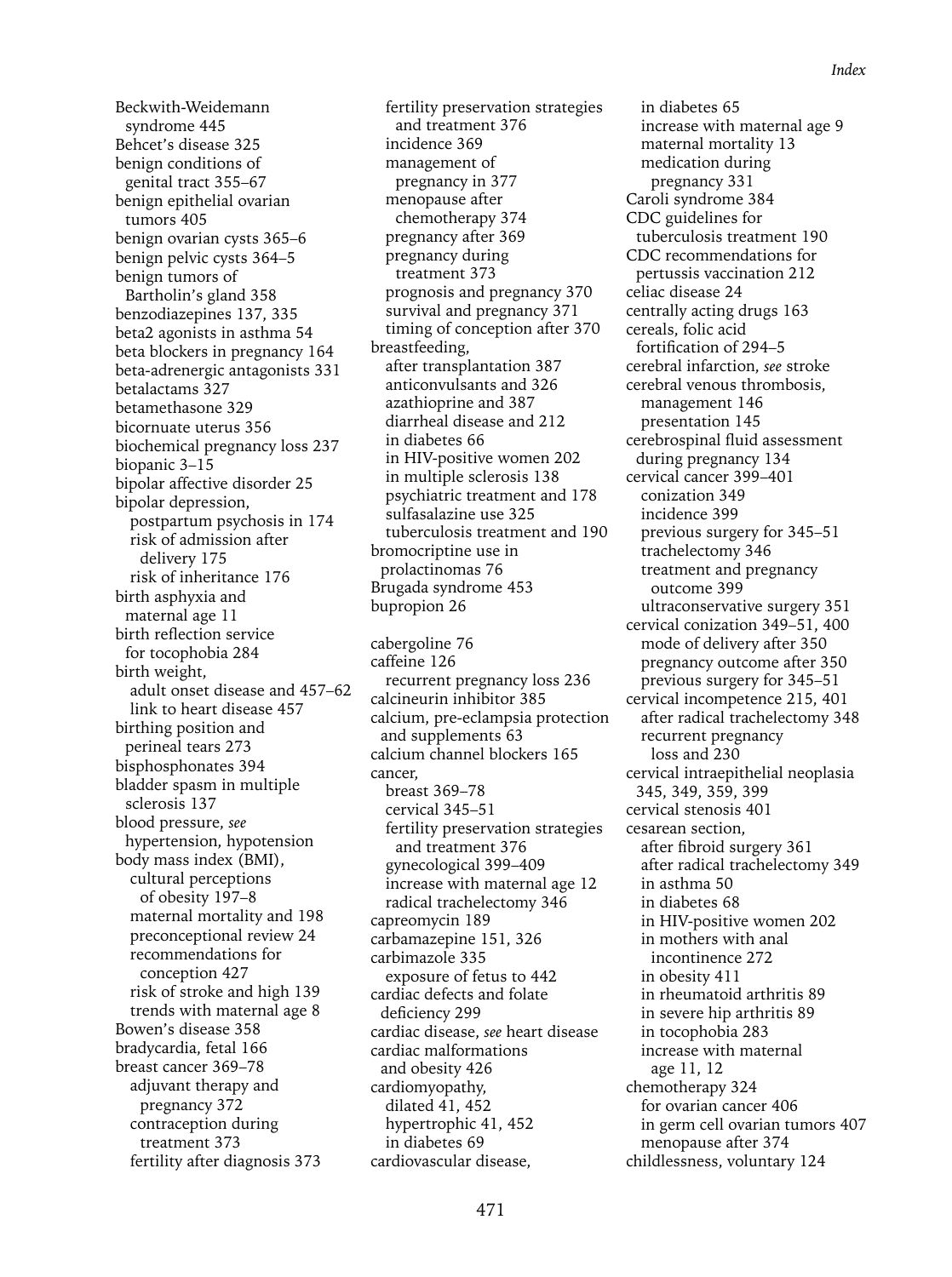*Chlamydia*, antibiotic treatment 254 as cause of pelvic pain 364 genital warts and 357 pelvic inflammatory disease 252 recurrent pregnancy loss 236 *Chlamydia trachomatis* 218, 252–5 chlorambucil 330 chloramphenicol 327 chloroquine 210, 329 cholera vaccination 212 cholestyramine 89 chorioamnionitis 214 after radical trachelectomy 347 listeria and 214 chromosomal abnormalities, maternal age 4, 8, 21, 441 paternal age 441 recurrent pregnancy loss 230 chromosomal tests after fetal death 244 chromosome inversions 447 chromosome markers 448 chromosome translocations 446 chronic hypertension, *see* hypertension chronic kidney disease 99–107 amenorrhea in 381 deterioration during pregnancy 103, 104 level of renal impairment and outcome 103, 104 medication adjustments in 101 new definition 99 preconceptional counseling for 99 pregnancy outcomes 102 stages of 100 timing of conception in 100 Cincinnati Prehospital Stroke Scale 139, 140 ciprofloxacin 327 cleft palate 330 clonidine use in pregnancy 163 *Clostridium tetani* 213 co-morbidity, in transplant patients 388–90 increase with maternal age 13 of chronic hypertension 157 preconceptional interventions 21 risk of stroke and 139 with epilepsy and pregnancy outcome 150 coagulation profile 244 coarctation of aorta 35 cobalamin, *see* vitamin B12

congenital heart block in systemic cromoglycates in asthma 56 connective tissue disorders 85–93 cysts, cocaine 25, 139 epilepsy and 150 exposure of fetus to 441 Coffin-Lowry syndrome 445 cognitive function and antiepileptic drugs 148 colchicine 325 computed tomography during pregnancy 134 conception, in HIV-positive couples 200, 201 psychiatric medication and 177 timing after breast cancer 370 timing in chronic kidney disease 100 congenital abnormalities 25 anticonvulsants 326 antiepileptics 150, 326 cyclophosphamide 325, 330 opioid analgesics 325 systemic lupus erythematosus treatments 88 VACTERL and hormonal contraception 334 warfarin 333 congenital adrenal hyperplasia 445 lupus erythematosus 87 congenital heart disease 34–40 congenital hypothyroidism 329 congenital infections 207, 215–18 congenital malaria 210 congenital rubella syndrome 216 conization 349–51, 400 conjunctivitis (neonatal) and *Chlamydia* 218 consanguinity 439 genetic counseling and 443 contraception, counseling before bariatric surgery 412 during breast cancer treatment 373 during weight loss 431 hormonal contraceptives 333 in HIV-positive couples 209 in HIV-positive men 199 in HIV-positive women 196 VACTERL and 334 coronary artery disease 41 corticosteroids 329–30 in inflammatory bowel disease 127 in rheumatoid arthritis 89

in systemic lupus erythematosus 87 inhaled, in asthma 55 systemic, in asthma 55 use in multiple sclerosis relapse 137 cotrimoxazole 211 counseling, before bariatric surgery 412 during pregnancy for tocophobia 285 for heart disease 43 for pregnancy during breast cancer treatment 373 genetic 439–55 in inflammatory bowel disease 121 in women with learning difficulties 455 see also, preconceptional counseling COX-1 inhibitors in asthma 53 cretinism 80, 302 Crohn's disease 121 perianal 128 see also inflammatory bowel disease selenium deficiency in 306 cryopreservation, for fertility preservation in gynecological cancers 409 of ovarian tissue 375 cyclophosphamide 87, 325, 330 cyclosporin 87, 127, 330, 385 cystic fibrosis 25, 444 genetic counseling in 384 maternal 453 ovarian 365 pelvic 364 salpingian 366 cytokines and recurrent pregnancy loss 232 cytomegalovirus 215, 217 fetal death 243 in HIV infection 198 in transplant patients 391 cytotoxic drugs 330 D-transposition of great vessels 37 danazol 333 decreased ovarian reserve 236 delivery, after cervical conization 350

after radical trachelectomy 349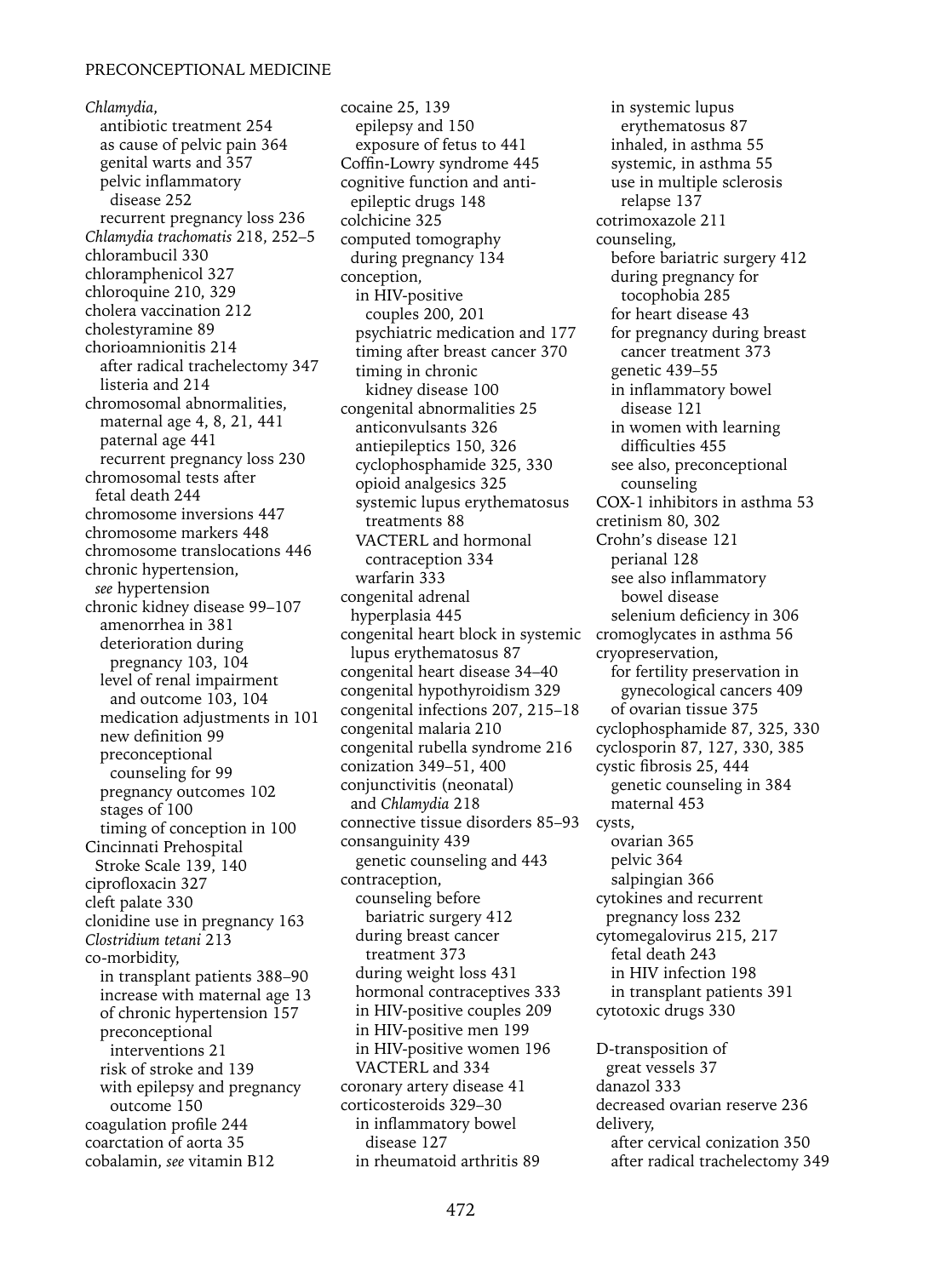arteriovenous malformation and management of 145 birthing position and perineal tears 273 in asthma 52 in HIV-positive women 202 in inflammatory bowel disease 128 instrumental 274 macrosomia and trauma 68 obesity and 425 timing after previous fetal death 247 depression, postpartum 13, 25, 171 dermoid cysts 364, 365 developmental origins of health and disease 457–62 diabetes 59–70, 454 as model for preconceptional care 465 association with nutrition/ malnutrition 460 birth weight and 457 breastfeeding in 66 chronic hypertension and 157 chronic kidney disease and 100 complications of 63 control and pregnancy outcome 67 drug use and pregnancy 62 effect on pregnancy 65, 67–9 fetal death 241 fetal nutritional status and 457 in obesity 411 in pregnant transplant patients 390 inherited risk of 70 maternal age and increase 9 maternal tests after fetal death 243 medication during pregnancy 61 nephropathy 64 NICE recommendations on conception 60 obesity and gestational 424 pre-eclampsia risk in 63 pre-existing and preconceptional intervention 21 pregnancy after renal transplant 382 recurrent pregnancy loss 235 retinopathy 64 risk of stroke and 139 therapy during pregnancy 60 diabetic ketoacidosis 66

1,25-dihydroxyvitamin D3 use for endometrial cancer 401-4 dialysis and pregnancy 104 diarrheal disease 212–13 diazepam 335 diet, adequate intake 296 association of diabetes with nutrition/malnutrition 460 definitions for intake 296 essential maternal/fetal building blocks 298–313 functional foods 297–8 healthy eating in HIVpositive women 197 how to supplement 295 improvement strategies 297 inadequate 294 maternal nutrition and fetal programming 458 Mediterranean 298 optimizing nutrition after bariatric surgery 414 preprepared food and nutrient value 294 recommended dietary allowance 296 recommended intakes 292 routine supplementation 291–315 salt restriction in chronic hypertension 160 social isolation 298 supplements after bariatric surgery 414–15 supplements for preeclampsia prevention 161 tolerable upper intake levels 296 undernutrition and diarrheal disease 213 weight loss in chronic hypertension 160 what to supplement 296 who to supplement 295 dietary evaluation 23 dietary supplements 24 DiGeorge syndrome 452 digoxin 331 recurrent pregnancy loss 234 dilated cardiomyopathy 41, 452 diphtheria 212 vaccination 338 directly observed therapy for tuberculosis 209 diuretics in pregnancy 166 donor insemination 209 in HIV-positive couples 201 dopamine agonists,

effect on fetus 75 effect on fetus and therapeutic abortion 78 use in macroprolactinoma 77 Down's syndrome, *see* trisomy 21 doxycycline 324 drugs, asthma triggers 53 FDA medication classification for pregnancy 54 intravenous drug use and HIV 198 see also medication Duchenne muscular dystrophy 445 dumping syndrome 415 deep vein thrombosis 23 dysmenorrhea 359 dyspareunia in endometriosis 362 eating disorders 65 Ebstein's anomaly 36 eclampsia 158 in poorly controlled epilepsy 152 management of stroke in 143 ectopic pregnancy 259–64 early diagnosis 260 in bicornuate uterus 356 increase with maternal age 10 intrauterine pregnancy rates after 263 management protocol 261 risk 251, 259 education, parental 20 Edward's syndrome 441 egg freezing 409 Ehlers Danlos syndrome, recurrent pregnancy loss 230, 451, 453 Eisenmenger's syndrome 32 embolism, paradoxical 146 embryo freezing 409 emotional stress and asthma 54 end-stage organ disease, fertility impairment in 381 male fertility and 386 incidence 401 management 402 risk factors for 402 endometrial hyperplasia management 403 endometriosis 257–9, 361–3 incidence 257 IVF in 363 menorrhagia and 360 pregnancy in 361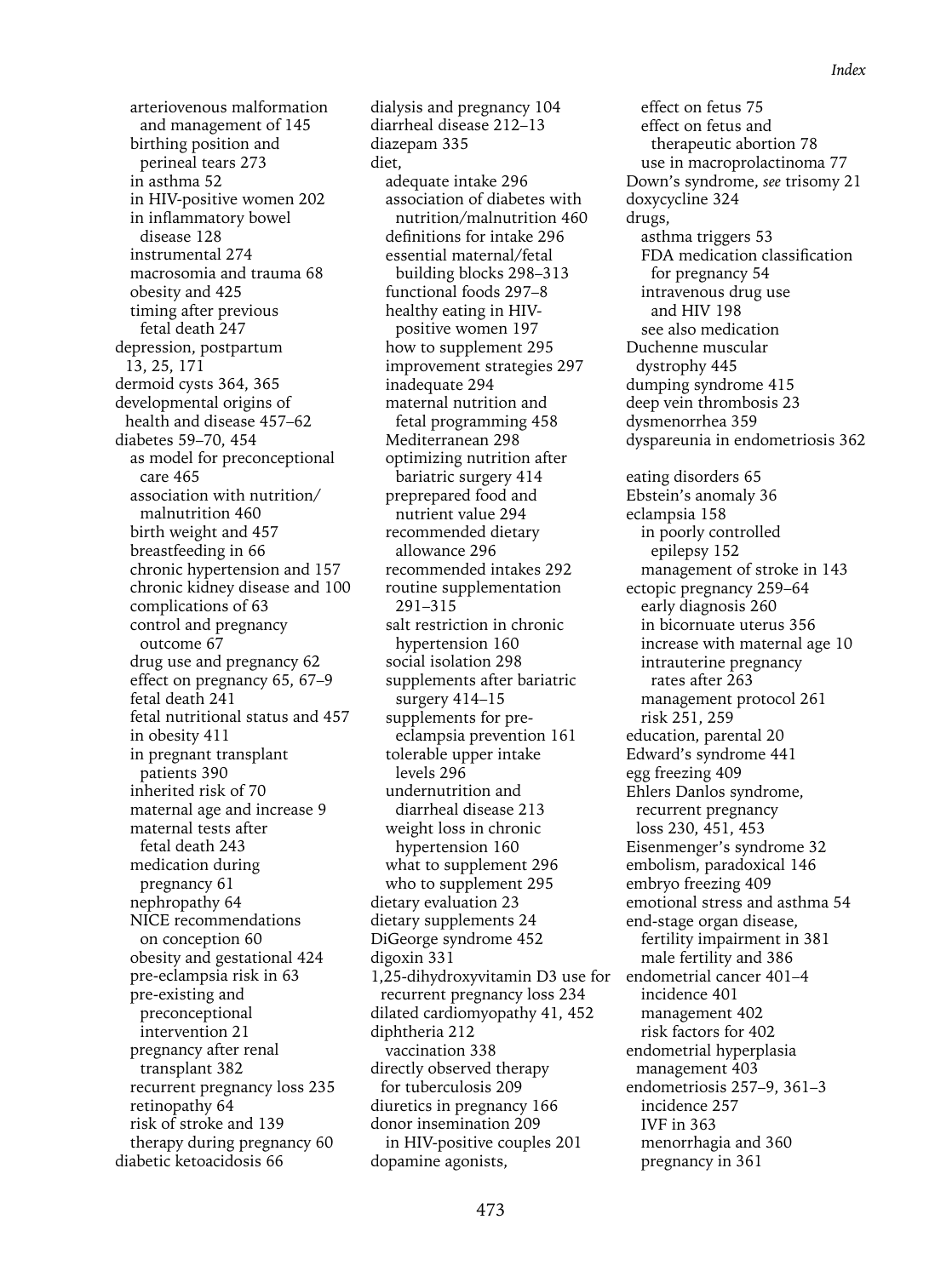treatment 258 endosonography for anal incontinence 271 environment, allergens in asthma 53 exposure 27 epidural anesthesia in multiple sclerosis 138 epigenetic factors in inheritance 445 epigenetic processes in fetus 459 epilepsy 25, 146–52 choice of anti-epileptic during pregnancy 151 effect of pregnancy on 147 effect of seizures during pregnancy 148–9 fertility in 147 incidence 146, 147 poorly controlled 152 preconceptional considerations 146 preconceptional interventions 22 seizure risk during 147, 148 type and pregnancy 149 episiotomy 273 epithelial ovarian tumors 405 erectile dysfunction 128 erythrocytosis in transplant patients 393 ethambutol 190, 329 ethics for older parents 14 ethnicity 25 birth weight and 458 genetic syndromes and 444 inflammatory bowel disease 121 perceptions of obesity and 198 risk of stroke and 139 uterine fibroids 360 exercise 26 asthma triggers 53 hormone levels and 26 role in weight loss 160, 429 extensively drug-resistant tuberculosis 183 factor V Leiden,

choice of who to test/screen for thrombophilia 112 incidence 111 recurrent pregnancy loss 234 factor VIII deficiency, recurrent pregnancy loss 230 factor VIIIc elevated 112 familial Mediterranean fever 325 family history and genetic counseling 439 farm animal hazards 27 FDA medication classification for pregnancy 54 FDA pregnancy category definitions for medications 322 FDA recommendations for asthma therapy 56 fear management in tocophobia 281–7 fecundity, definition 124 fertility, advanced maternal age 4 after bariatric surgery 412 after breast cancer 373 after endometrial cancer treatment 403 after radical trachelectomy 347 after transplantation 381 after uterine sparing cervical cancer surgery 345 anti-epileptic drugs and 147 change with maternal age 5 decline 5 definition 124 dopamine agonists 76 genetic causes of infertility 449 immunosuppression and male fertility 386 impaired in end-stage organ disease 381 in breast cancer survivors 369–78 in epilepsy 147 in HIV-positive men 199 in HIV-positive women 196 in pelvic inflammatory disease 251 in polycystic ovarian syndrome 366 in systemic lupus erythematosus 85 in uterine malformations 356 infectious disease and 207 maternal age and 3–15 obesity and 424 preservation, after vulvar cancer 409 in benign epithelial ovarian tumors 405 in germ cell ovarian tumors 407 in granulosa cell tumors 408 in gynecological cancers 409 in invasive epithelial ovarian tumors 406 in ovarian cancer 405, 406

in Sertoli-Leydig tumors 408 strategies and cancer therapy 376 tuberculosis and 186 untreated hyperthyroidism and 82 fetal abnormality, in HIV-positive women 202 quinagolide and 76 fetal alcohol syndrome 26, 198, 441 fetal death, causes 241 in systemic lupus erythematosus 86 management 242 previous 241–7 see also stillbirth fetal heart rate and tonic– clonic seizures 148 fetal hydantoin syndrome 326 fetal loss, *see* miscarriage; stillbirth fetal malpresentation 9 fetal programming 458 fetal undernutrition after bariatric surgery 430 fetomaternal hemorrhage 242 fiber 297 dietary requirements and deficiency effect 292 fibrinolytic factors in recurrent pregnancy loss 234 fibroids 360, 361 financial issues and preconceptional care 20 fish oils for pre-eclampsia prevention 161 Fitz-Hugh-Curtis syndrome 253 fluoroquinolones 209 use in tuberculosis 189 fluoxetine 335 folate 298–301 deficiency 299 dietary requirements and deficiency effect 292 fortification 300 requirements 298 supplementation 300 folic acid 24, 449 addition to foods 294 anticonvulsants and 22 deficiency after bariatric surgery 414 epilepsy and 150 role in epigenetic processes 459 supplements in diabetes 62 Fontan procedure 37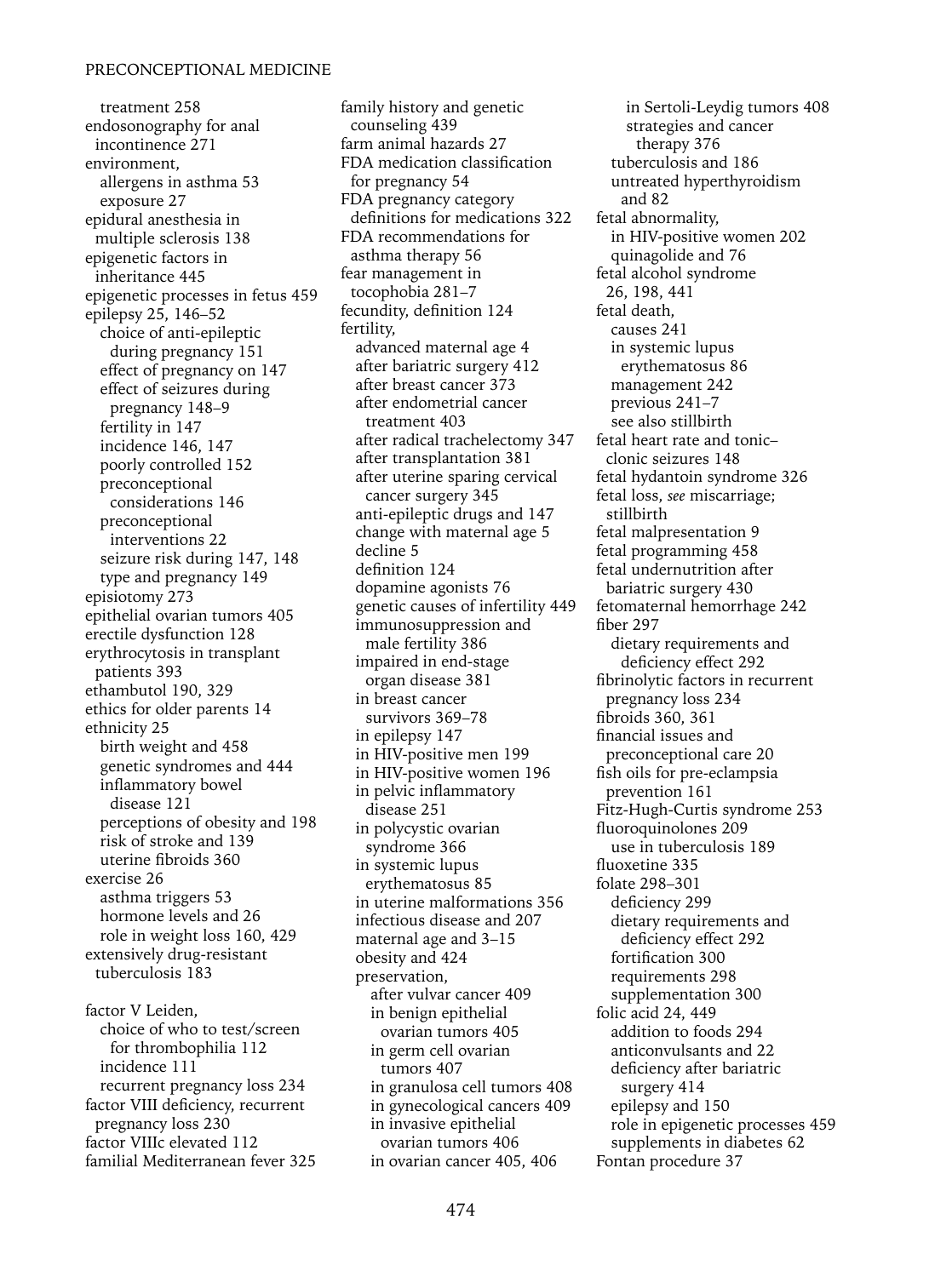fragile X syndrome 445 free fetal DNA 445 furosemide 332 gait changes in pregnancy 134 ganciclovir 391 gastric banding, *see* bariatric surgery gastroparesis 64 general anesthetics 323 genetic counseling 230, 439–55 after exposure to teratogens 441 after kidney transplantation 384 after liver transplant 384 considerations in 448 for consanguinity 443 for known genetic syndromes 443–6 for parental age 441 for unexplained syndromes 446 pedigree diagrams 440 reasons for 439 screening 25 genetic disease, affected by pregnancy 453 maternal health and 450 genetic screening 25 genetic syndromes, autosomal dominant inheritance 443 autosomal recessive inheritance 444 causing infertility 449 counseling family for 443–6 inheritance patterns 444 non-Mendelian inheritance 445 X-linked 444 genital warts 356 diagnosis 357 incidence 356 treatment 357 germ cell ovarian tumors 407 gestational diabetes 424 gestational hypertension 158 progression to preeclampsia 158 gestational trophoblastic disease 81 glatiramer acetate 136 Glenn procedure 36 gliptins 61 glitazones 61 glomerular filtration rate in chronic kidney disease 99 glomerulonephritis 157 GLP-1 analogues 61

glucocorticoids 329 glycemic control in diabetes mellitus 59 Goldenhar's syndrome 372 gonorrhea 218 as cause of pelvic pain 364 pelvic inflammatory disease 255–6 gout treatment during pregnancy 325 granulosa cell tumors 408 Graves' disease 81, 82 griseofulvin 328 group B streptococci 214 premature rupture of membranes 364 gynecological cancers 399–409 fertility preservation in 409

HAART, mother to child transmission prevention 200 preterm delivery risk and 202 *Haemophilus influenzae* type b (HIb) 211 health checks preconception 20 health-care team for management of inflammatory bowel disease 122 heart disease, aortic 40 arrhythmias 40 birthweight and 457 congenital 34–40 contraindications to pregnancy 32 coronary artery disease 41 dilated cardiomyopathy 41 effect of pregnancy on 452 hemodynamic changes during pregnancy 33 hypertrophic cardiomyopathy 41 medication for and pregnancy 33, 34 myocardial disease 40 preconceptional counseling 43 preconceptional evaluation of 31–43 risk of stroke and preexisting 139 risks to fetus of 41–3 heart transplant, baseline assessment preconception 384 genetic counseling in 385 HELLP syndrome 424

in antiphospholipid syndrome 91 hematocolpos 355 hemochromatosis, liver transplant after 384 hemodynamic changes during pregnancy 32, 33 hemoglobinopathies 23 hemophilia 25 hemorrhage, fetomaternal 242 intracranial 143–5 heparin (low molecular weight) 333 for recurrent pregnancy loss 234 for systemic lupus erythematosus 88 for thrombophilia 115 heparin-induced thrombocytopenia 116 hepatitis and drug abuse 25 hepatitis A virus vaccination 337 hepatitis B virus 27, 219 in transplant patients 392 vaccination 337 hepatitis C virus 219 in transplant patients 392 herbal preparations 24 herceptin 372 hereditary non-polyposis coli 402 heroin 25 herpes simplex virus 215 fetal death 243 in transplant patients 392 meningitis 214 vertical transmission at birth 217 history, family 25 IBD 123 thrombophilia testing 112 medical 25 preconceptional review 24 review in fetal death 242 sexual history and HIV risk 194 HIV, *see* human immunodeficiency virus homocysteinuria, recurrent pregnancy loss 230 human immunodeficiency virus (HIV), antiretrovirals during pregnancy 200 avoidance of BCG in HIVpositive children 209 conception in HIV-positive couples 200, 201

*Index*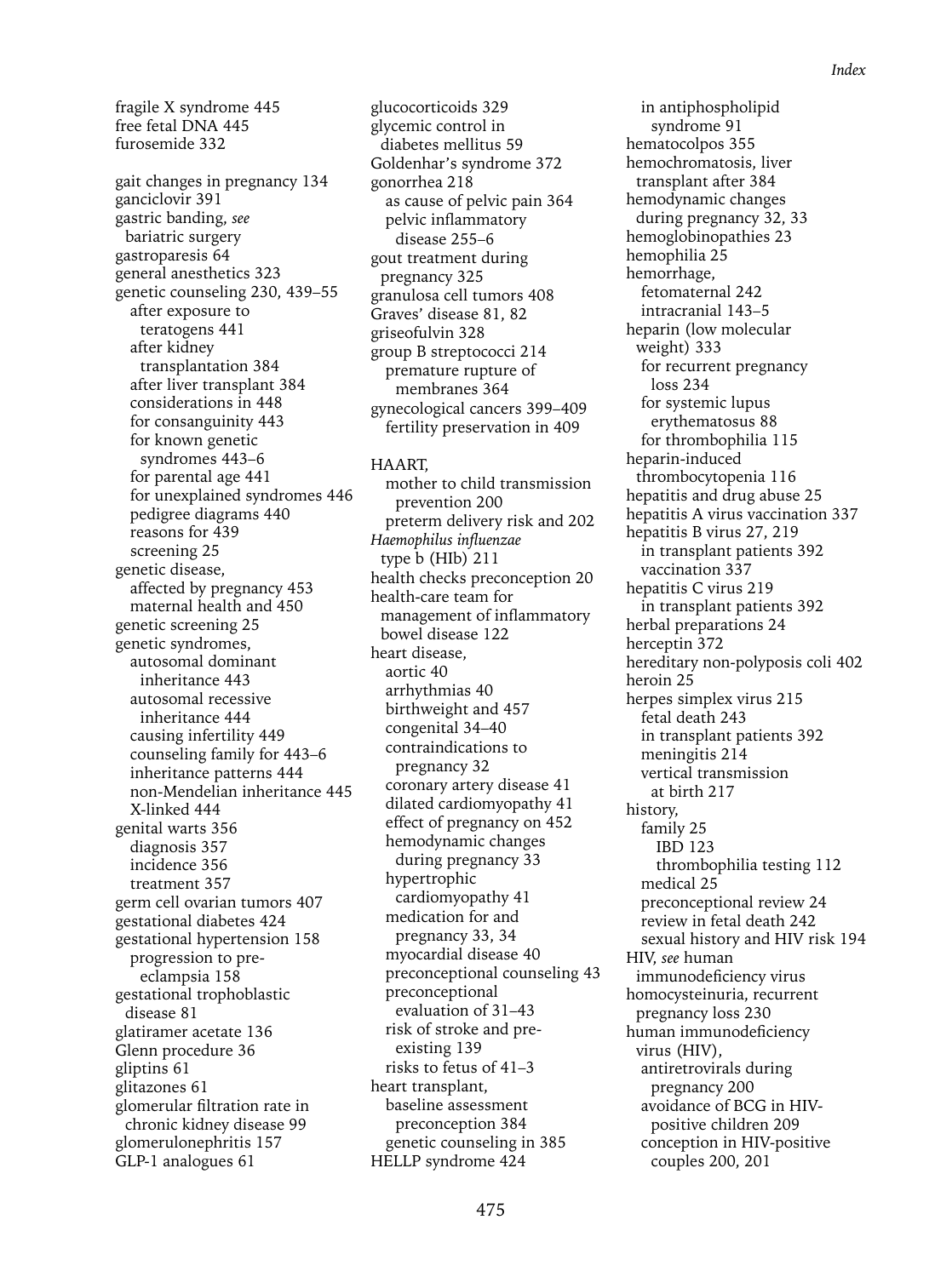contraception in HIVpositive men 199 contraception in HIVpositive women 196 diagnosis 193 drug abuse 25 epidemiology 193 fertility in HIVpositive men 199 fertility in HIV-positive women 196 HAART for mother to child transmission prevention 200 health before conception 197 incidence 195, 208 intravenous drug use and 198 multidrug resistant tuberculosis and 190 preconceptional advice for HIV infected couples 193–203 preconceptional care 208–9 pregnancy in HIV positive women 199 pregnancy problems in 201–3 preterm delivery risk and HAART 202 prevalence 193 prevention of transmission at conception 209 psychological well-being 198 reproductive health in 194 risk groups 194 screening for 208 screening for tuberculosis and 186 selenium deficiency in infection 306 sexual history and risk 194 testing of infants for 202 timing of pregnancy in HIVpositive women 199 transmission risk by route 196 human papillomavirus 215 genital warts and 357 vaccination 337 Huntington's chorea 443 hydralazine use in pregnancy 165 hydrosalpinges 254, 364 hydroxychloroquine 87, 89 hymen, intact 355 hyperandrogenemia 367 hyperbilirubinemia 69 hypercholesterolemia 453 hypercoagulability, and risk of stroke 139 tests for 111 hyperemesis in HIV-positive women 202

vitamin B6 and hyperemesis gravidarum 309 hyperglycemia, after diuretic use 166 monitoring for postprandial 60 hyperhomocysteinemia 112 hyperlipidemia in transplant patients 393 hyperparathyroidism 394 hyperprolactinemia and recurrent pregnancy loss 235 hypersensitivity to environmental allergens 53 hypertension 157–67 advanced maternal age 4 chronic 157–8 classification of 157 pre-existing and preconceptional intervention 22 preconceptional counseling in 159 with pre-eclampsia 159 gestational 158 in chronic kidney disease 105 in diabetes 62 in systemic sclerosis during pregnancy 90 in transplant patients 388 increase with maternal age 9 maternal mortality 13 medication during pregnancy 331, 389 obesity and 411, 424 postnatal 167 pulmonary 32 risk of stroke and preexisting 139 see also eclampsia; pre-eclampsia threshold for treatment 162 types of antihypertensives 163–6 use of antihypertensives during pregnancy 162 hyperthyroidism 81–2 hypertrophic cardiomyopathy 41, 452 hyperuricemia after diuretic use 166 hypocalcemia 394 hypocomplementemia 86 hypoglycemia 60 after bariatric surgery 415 effect of pregnancy 65 neonatal 69 treatments for 65 hypomagnesemia 69

hypothyroidism 22, 79–81 effect on pregnancy 80 treatment 80, 81 hypoxia during magnetic resonance imaging 134 IBD, *see* inflammatory bowel disease ileal pouch–anal anastomosis 125 delivery after 128 imaging, computed tomography 134 contrast agents 135 for intracranial hemorrhage 144 for stroke investigation 139 magnetic resonance imaging 134 neuroimaging 134 of anal sphincter 270 immune hemolytic disease 243 immune mechanisms in recurrent pregnancy loss 231 immune system and selenium 306 immunosuppression, adjustments in chronic kidney disease 101 breastfeeding and 387 immunosuppressants 324, 330 infections after transplants 391 male fertility and 386 optimization of 385 pregnancy and 382 implantable drug delivery systems 136 incontinence 267–76 incontinentia pigmenti 445 infections, anti-infectives during pregnancy 326–9 asthma trigger 52 congenital 207, 215–18 HIV 193–203 immunosuppression after transplant and 391 low birth weight and 214–15 maternal tests after fetal death 243 neonatal 214 preconceptional care 207–20 preconceptional counseling 27 preterm delivery and 214–15 recurrent pregnancy loss 236 see also specific infections tuberculosis 183–91 urinary tract in chronic kidney disease 105 infertility, *see* fertility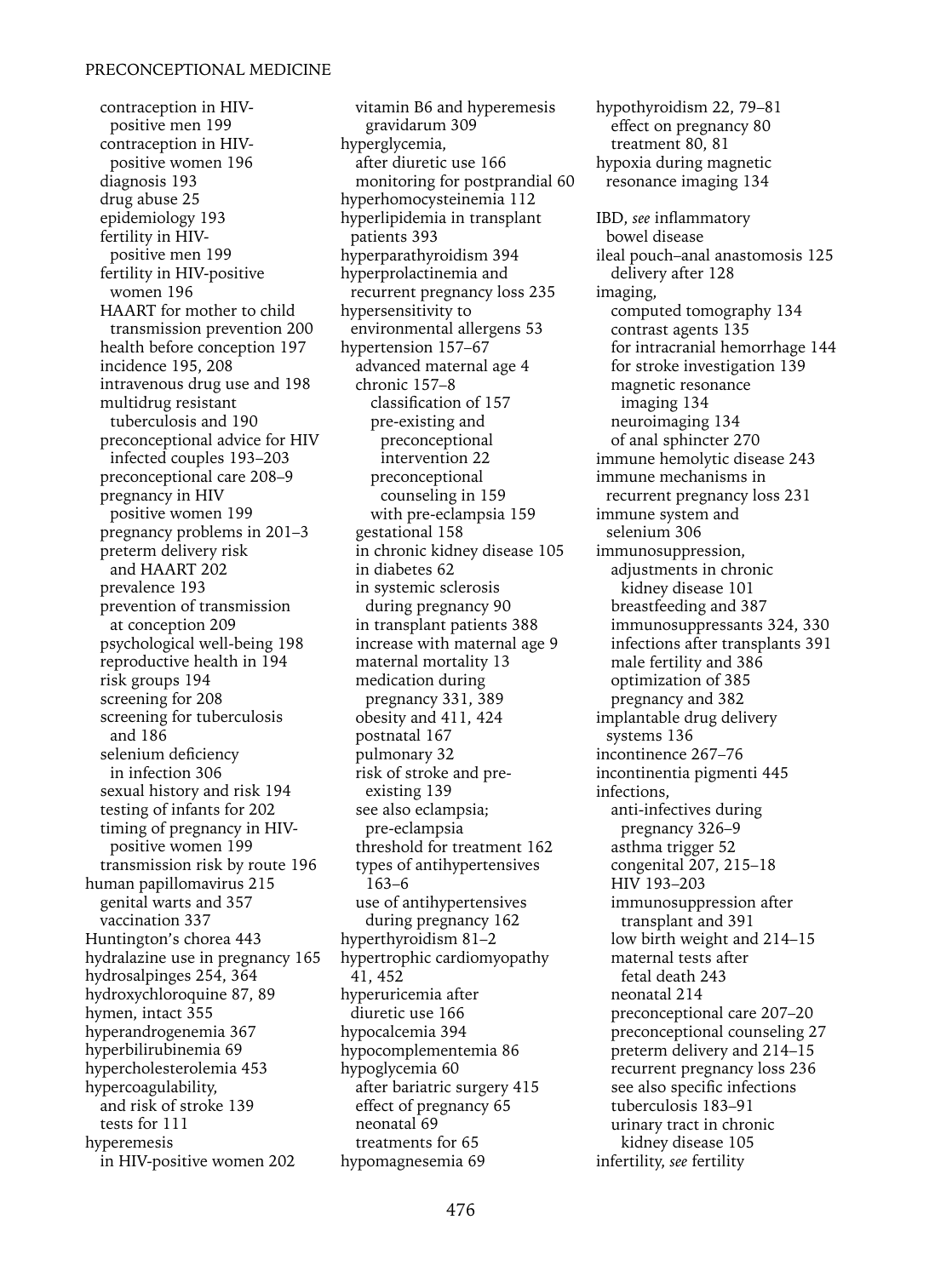inflammatory bowel disease, effect of pregnancy on 126 effects on pregnancy outcome 125 fecundity and surgery 125 fecundity in active 125 fecundity in inactive 124 in father 128 medication and conception 126 medication and fetus 126 mode of delivery and 128 preconceptional counseling 121–9 worries linked to 122 infliximab 127 influenza 27 incidence 212 vaccination 212, 337 inhaled corticosteroids in asthma 55 inheritance, non-Mendelian 445 of diabetes 70 of mental illness 175 of multiple sclerosis 136 patterns of 444 inherited thrombophilia 111–17 insemination, donor 209 intrauterine after radical trachelectomy 347 use for conception in HIVpositive couples 200, 201 insulin, analogues in diabetes 61 changing requirement for 66 insulin aspart 61 insulin detemir 61 insulin glargine 61 insulin lispro 61 resistance, in adulthood and IUGR 461 in polycystic ovarian syndrome 366–7 therapy preconception 60 use during pregnancy 334 interferons 136 intracranial hemorrhage presentation and management 143–5 intrauterine death in diabetes 68 intrauterine growth restriction (IUGR), atenolol 164 betamethasone 330 in antiphospholipid syndrome 91

in chronic hypertension 160

in diabetes 460 in hypertension treatment 163 in hyperthyroidism 82 in malaria 210 in rheumatoid arthritis 89 in systemic lupus erythematosus 86 increase with maternal age 11 insulin resistance in adulthood and 461 smoking and 441 intravenous drug abuse 25, 198 intravenous immunoglobulin 137, 138 use for recurrent pregnancy loss 234 invasive epithelial ovarian tumors 406 *in vitro* fertilization (IVF), after pelvic inflammatory disease 254 after transplantation 384 age trends 4 in endometriosis 259 maternal age and 3 success rate and maternal age 7 success rate and obesity 424 use after radical trachelectomy 347 use in endometriosis 363 iodine 301–2 deficiency 301 dietary requirements and deficiency effect 292 excess 302 radioactive 324, 336 requirements 301 severe deficiency 80 iron 302–4 deficiency after bariatric surgery 414 dietary requirements and deficiency effect 292 requirements 302 supplementation 303 supplements and hypothyroidism 80 isoniazid 189, 210 isoretinoin 336 IUGR, *see* intrauterine growth restriction IVF, *see in vitro* fertilization Japanese encephalitis

virus vaccination 339 Jatene procedure 37 juvenile myoclonic epilepsy 149 kanamycin 189 karyotyping 450 Kashin-Beck disease 306 Keshan disease 306 ketoacidosis, diabetic 66 ketoconazole 328 kidney disease, *see* renal disease kidney transplants, hypertension in pregnancy and 388 Kleihauer test 243 Klinefelter syndrome 449 L-transposition of great vessels 37 labetalol 164 labor arteriovenous malformation and management of 145 duration and maternal age 12 dysfunctional 9 epidural anesthesia in multiple sclerosis 138 management in asthma 52 obesity and 425 laboratory tests preconception 20 laparoscopic gastric banding 411–16 laparoscopic pelvic lymphadenectomy, pregnancy after 401 laser conization 349–51 latent tuberculosis infection 210 lead paint or solder 27 learning difficulties and counseling 455 learning disability, epilepsy and pregnancy in 149 leflunomide 89 leukotriene inhibitors in asthma 57 lifestyle issues in inflammatory bowel disease 123 lipase inhibitors 429 *Listeria monocytogenes* 214 listeriosis and fetal death 244 lithium 25, 335 litigation in anal incontinence 276 liver function testing during treatment of tuberculosis 189 liver transplant 384 long QT syndrome 453 loop diuretics 332 loop excisions 350 pregnancy after 399 low birth weight, infection-related 214–15 measles and 213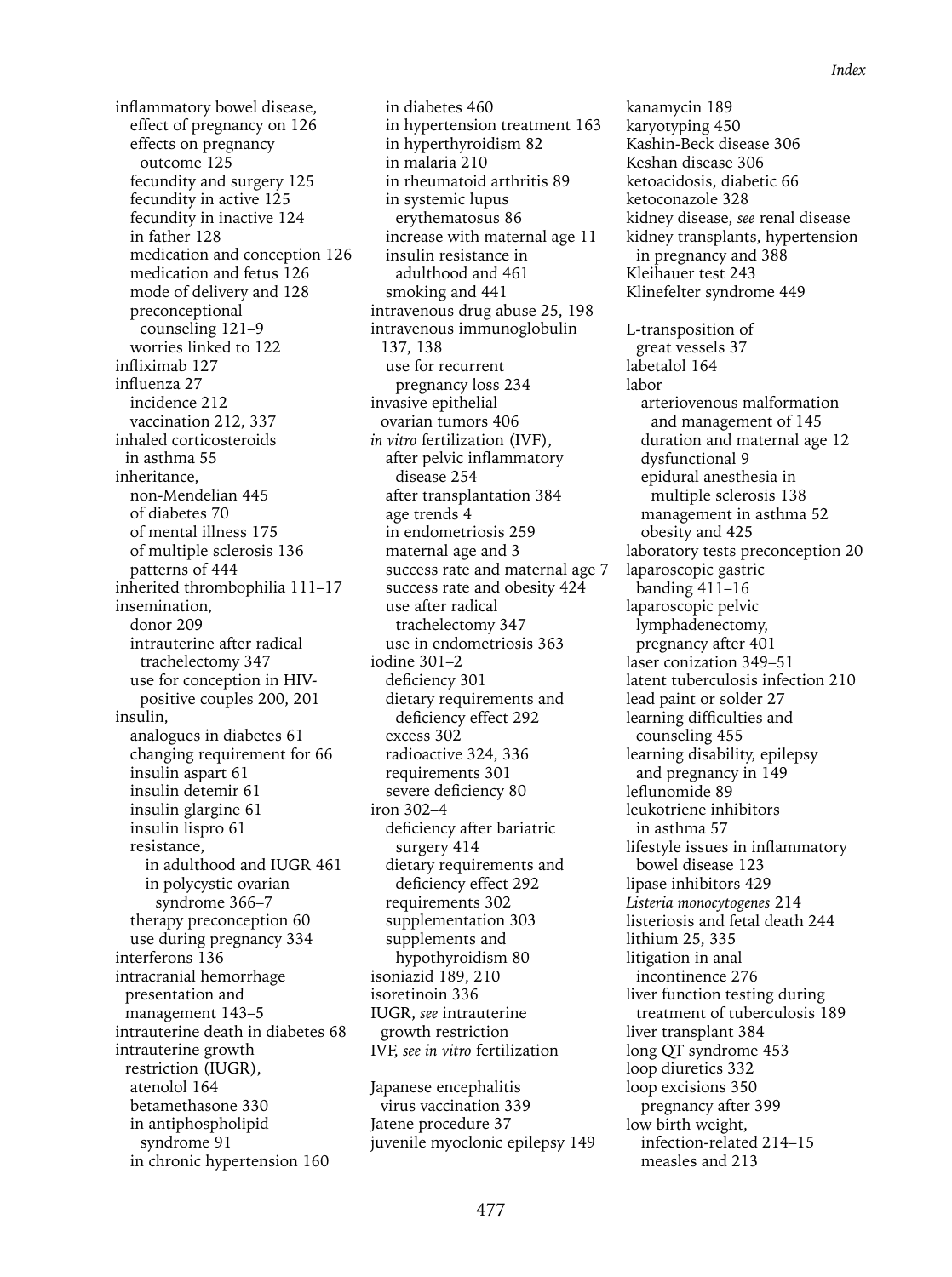see also IUGR; preterm delivery low-molecular-weight heparin 88, 115, 116, 141, 234, 333 low-dose aspirin for preeclampsia prevention 161 lumbar puncture during pregnancy 134 lung transplant, baseline assessment preconception 384 genetic counseling after 384 lupus nephritis 100, 105 luteal phase defect and recurrent pregnancy loss 235 Lynch syndrome 402 macrophage inhibitory cytokine-1 232 macroprolactinoma treatment during pregnancy 77 macrosomia 425, 426 fetal 67 magnesium for pre-eclampsia prevention 161 magnetic resonance imaging during pregnancy 134 malaria, description 210 mortality 210 preconceptional care 210–11 risk factors 210 tests for after fetal death 244 malnutrition, diabetes and fetal nutritional status 457–62 malpresentation increase with maternal age 11 Marfan's syndrome 32, 40, 451 recurrent pregnancy loss 230 massage, antenatal perineal 273 maternal age, advanced 4–13 biopanic and 3–15 BMI trends 8 chromosomal abnormality risk 8 diabetes and 9 disorders associated with 9 ectopic pregnancy risk 10 ethical issues 14 fertility decline and 4, 5 fetal death 242 genetic counseling 439 hypertension and 9 in chronic kidney disease 101 in diabetes 67 incontinence 275 labor duration 12

preconceptional interventions 21 pregnancy success rate and 7 recurrent pregnancy loss 229 risks linked to 441 social change and 3 spontaneous miscarriage risk 9, 10 stillbirth risk 10, 11 stroke risk 139 timing of conception and 412 trends in IVF requests 4 maternal mortality, after bariatric surgery 415 BMI and 198 ectopic pregnancy 259 from HIV 209 from neurological disorders 133 in epilepsy 152 in malaria 210 in systemic lupus erythematosus with pulmonary hypertension 87 increase with maternal age 11, 13 obesity and 426 seizures and 149 measles 211, 213 MMR vaccination 212, 213, 338 mebendazole 326 medications, adjustments in chronic kidney disease 101 anesthetics 323–4 anticoagualants for thrombophilia during pregnancy 115 antihypertensives during pregnancy 162, 163–6 antiretrovirals during pregnancy 200 cardiac 33, 34 contraindicated drugs 324 for tuberculosis during pregnancy 189 directly observed therapy for tuberculosis 188 exposure of fetus to 442 FDA pregnancy category definitions 322 fetal toxicity of breast cancer treatment 372 for chlamydial pelvic inflammatory disease 254 for diabetes and pregnancy 60–1 for gonorrhea 256

for hepatitis B virus infection 219 for hypertension during pregnancy 389 for malaria during pregnancy 211 for multiple sclerosis 135, 136 for multiple sclerosis relapse during pregnancy 137 for postnatal hypertension 167 for rheumatoid arthritis during pregnancy 89 for systemic lupus erythematosus during pregnancy 87 for syphilis 256 for weight loss 429 HAART for mother to child HIV transmission prevention 200 immunosuppression, and male fertility 386 during pregnancy 385 safety in pregnancy 394 implantable drug delivery systems 136 inflammatory bowel disease drugs, and conception 126 and fetus 126 in systemic sclerosis and pregnancy 90 pharmacokinetics 323 preconceptional review 23 prescribing during pregnancy 322 psychiatric treatment during pregnancy 175 safety information data 322 teratogenic 323 threshold for hypertension treatment 162 to avoid preconception 321–39 use for stroke in pregnancy 141 medicolegal problems in anal incontinence 276 Mediterranean diet 298 mefenamic acid 361 megavitamins 24 meglitinidine analogues 61 melanoma, vulval 358 menarche, age at 4 meningitis, neonatal 214 menopause after chemotherapy 374 menorrhagia 359 mental illness 25, 171–9 definition of 'severe' 173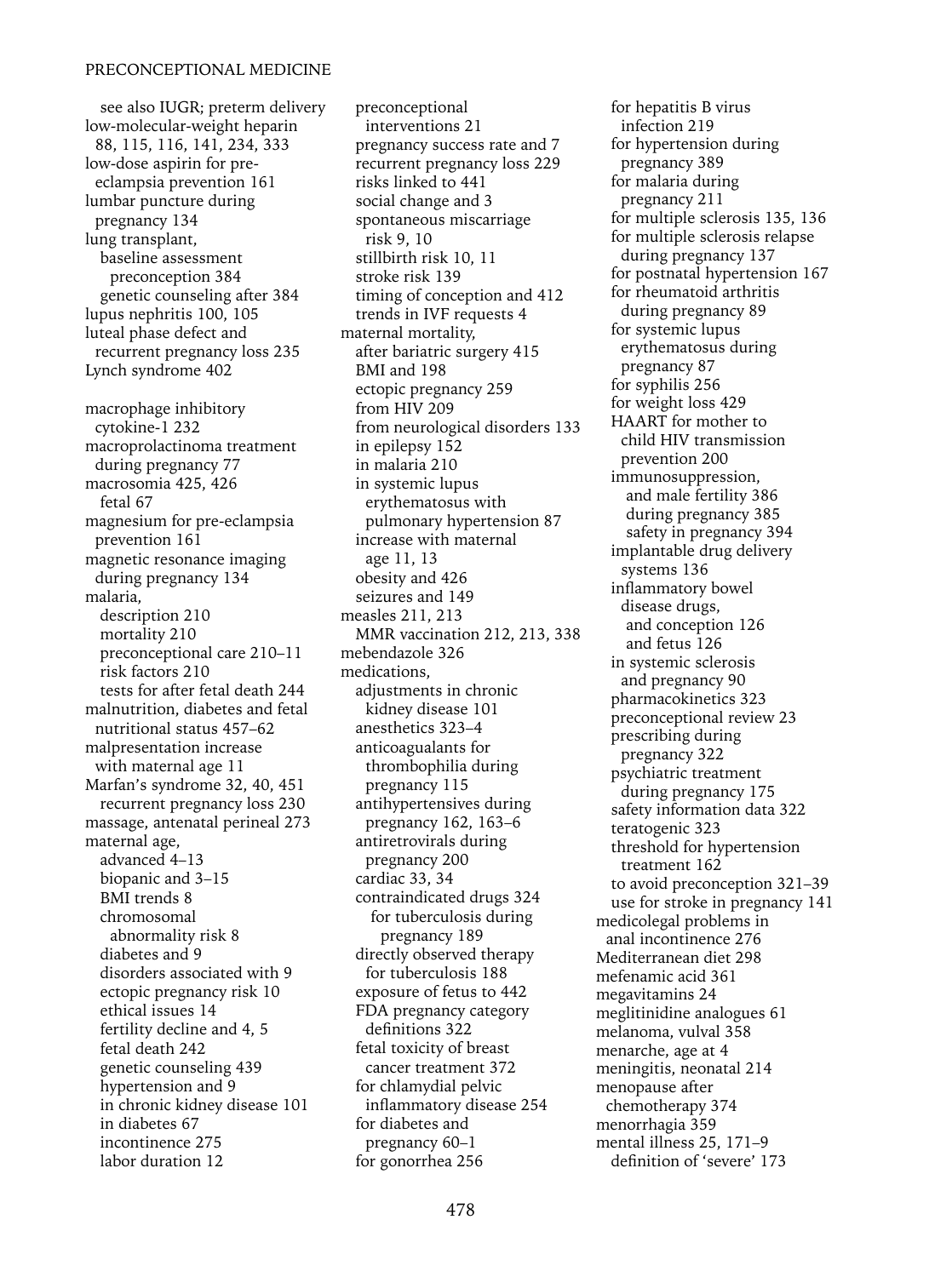*Index*

development in children 175 explaining risk and benefit 178–9 implications for pregnancy and childbirth 173 preconceptional issues 173 psychotherapeutic use 335–6 recurrence if medication is discontinued 176 reduction of risk of becoming unwell 177 risk of postpartum illness 178 metabolic disorders 25 maternal 454 metformin 334, 366 use in pregnancy 60, 61 methimazole 335 methotrexate 87, 89, 324, 331 in inflammatory bowel disease 127 methyldopa, for hypertension in transplant patients 389 use in pregnancy 163 methylxanthines 56 metronidazole 328 microdeletion syndromes 452 micronutrients, dietary supplementation 291–315 supplements after bariatric surgery 414 microprolactinoma treatment during pregnancy 76, 78 migraine 141 auras 142 risk of stroke and 139 mineralocorticoids 329 minerals, dietary supplementation 291–315 miscarriage, advanced maternal age 4 after radical trachelectomy 347 bacterial vaginosis 257 betamethasone 329 biochemical pregnancy loss 237 cornual blockage after 364 epilepsy and 148 in antiphospholipid syndrome 91 in chromosome translocations 447 in diabetes 67 in epilepsy 152 in HIV-positive women 202 in hyperthyroidism 82 in hypothyroidism 80 in malaria 210

in systemic lupus erythematosus 86 increase with maternal age 6, 9, 10 infectious disease and 207 iodine deficiency 302 karyotyping in multiple 450 management after radical trachelectomy 348 measles and 213 moderate renal impairment and 103 obesity and 424 recurrent pregnancy loss 229–37 seizures and 149 selenium 305 severe renal impairment and 104 smoking and 441 unicornuate uterus and 356 misoprostol 348 mitochondrial inheritance 445 mitoxantrone 137 mitral insufficiency 39 mitral valve stenosis 32, 39 MMR (measles/mumps/ rubella) vaccination 213, 338 modefanil 137 mood disorder, lifetime risks in children of bipolar parents 176 mood stabilizing antiepileptics 25 mortality, fetal, in antiphospholipid syndrome 91 in diabetes 68 outcome form for 245 previous fetal death 241–7 from diarrheal disease and breastfeeding 212 maternal, see maternal mortality perinatal and iodine deficiency 302 multidrug resistant tuberculosis 183, 185 and HIV 190 multiparity, maternal mortality and age 13 multiple gestation and risk of stroke 139 multiple sclerosis 135–8 breastfeeding in 138 delivery in 137 epidural anesthesia in 138 genetics of 136

incidence 135 management of relapse 137 management of symptoms 137 medication during pregnancy 135–6 postpartum considerations 138 preconceptional counseling 135 relapse postpartum 138 relapse rate in pregnancy 136 multivitamins 24, 414 mumps, MMR vaccination 338 Mustard/Senning procedure 37 myasthenic crisis 329 *Mycobacterium tuberculosis* 183 mycophenolate mofetil 87, 385 in chronic kidney disease 101 *Mycoplasma* and recurrent pregnancy loss 236 myocardial disease 40–1 myocardial infarction in diabetes 65 myotonic dystrophy 443, 450 recurrent pregnancy loss 230 natalizumab 137 natural killer cells and recurrent pregnancy loss 232–4 *Neisseria gonorrhoeae* 255–6 *Neisseria meningitides* 214 neonatal hypoglycemia 69 neonatal infections 214 neonatal lupus 87 neonatal tetanus 213 nephropathy 64 neural tube defects, after maternal diarrheal disease 213 anticonvulsants 326 folate deficiency 299 folic acid fortification of cereals 294–5 obesity and 426 neuroblastoma 166 neurodevelopment in fetal and maternal hypothyroidism 80 neurofibromatosis 149 neuroimaging 134 for cerebral venous thrombosis 146 for intracranial hemorrhage 144 for stroke investigation 139 neurological assessment 133 neurological disorders 133–52 neuromuscular blocking agents 324 niacin, *see* vitamin B3 nicardipine 165 NICE guidelines,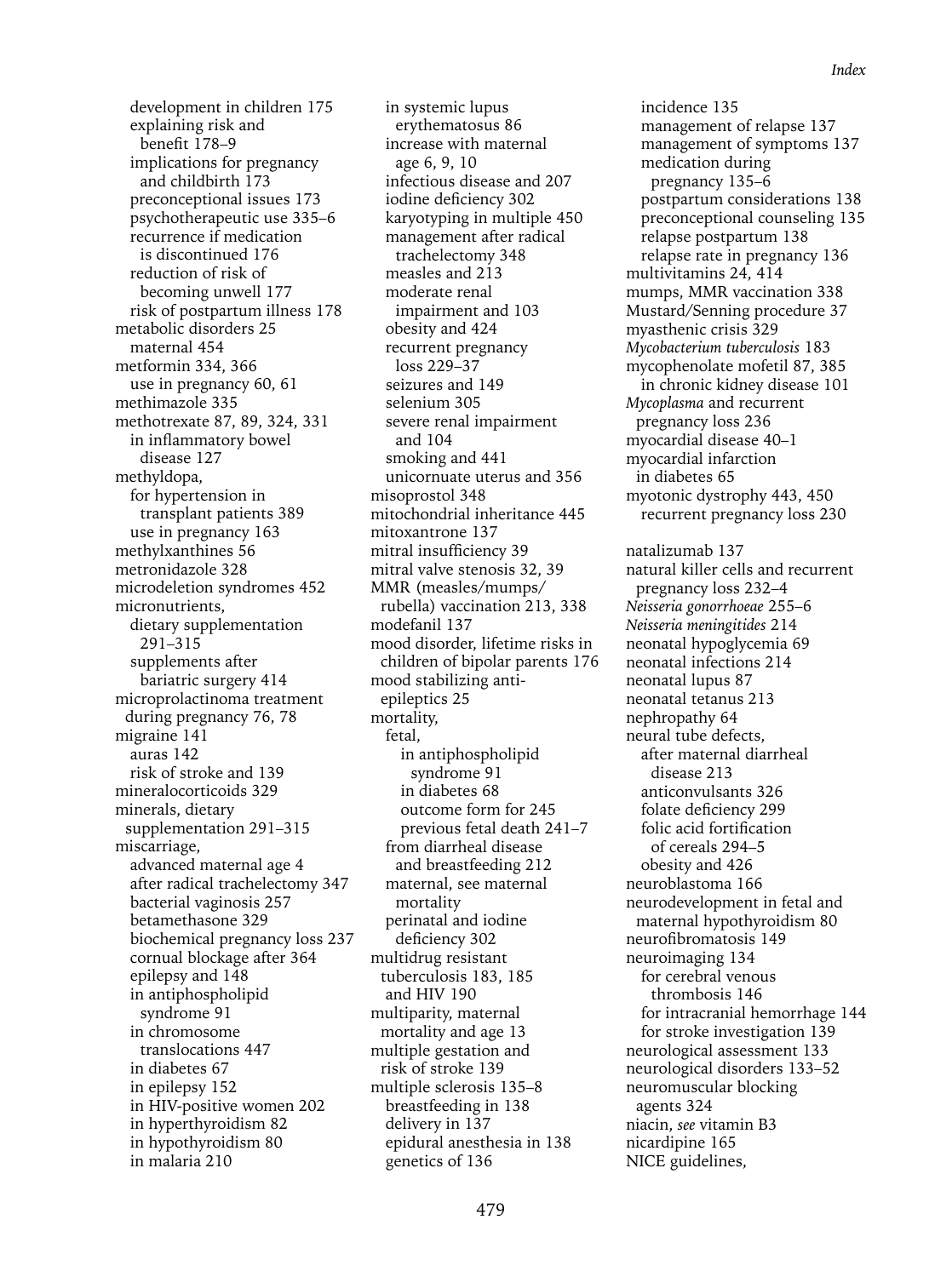on sexually transmitted disease screening 252 on toxoplasmosis 216 NICE recommendations, for preconceptional care 467 glycemic control in diabetes 60 on weight and assisted reproduction 427 nicotine replacement therapy 26 nifedipine 165 nimodipine 165 nitrofurantoin 327 nitroglycerin 331 non-Mendelian inheritance 445 non-steroidal anti-inflammatory drugs (NSAIDs) 324, 324, 361 in asthma 48, 53 use in systemic lupus erythematosus 88 nulliparity and obesity 423–32 nutraceuticals 297 nutrition, *see* diet OASIS 267–76 obesity, anesthetic complications and 425 bariatric surgery 430–1 and pregnancy 411–16 childhood 461 definition 423 epidemiology 423 fertility and 424 fetal death 242 fetal well-being 426 gestational diabetes and 424 hypertension in pregnancy 424 in nulliparas 423–32 IVF outcome and 424 labor and delivery in 425 macrosomia and shoulder dystocia 425, 426 management of pregnancy in 411 maternal mortality and 426 miscarriage and 424 postpartum hemorrhage in 426

recommended weight gains during pregnancy 428 see also body mass index stillbirth and 427 venous thromboembolism and 425 weight loss recommendations 427 weight loss strategies 428–31 obstetric anal sphincter injuries (OASIS) 267–76

occupation, asthma triggers 53 preconceptional counseling 27 occupational exposure 27 oligohydramnios and analgesic use 324, 325 omega 3 fatty acids 304–5 dietary requirements and deficiency effect 292 for pre-eclampsia prevention 161 requirements 304 supplementation 305 opioids 325 ornithine carbamoyltransferase deficiency 454 ovarian cancer 404–8 epithelial ovarian tumors of low malignant potential 405 fertility preservation in 405, 406 germ cell ovarian tumors 407 incidence 404 invasive 406 ovarian conservation in endometrial cancer 403 ovarian cryopreservation 375, 409 ovarian cysts 365–6 ovarian stromal tumors 407 ovarian transplantation 409 oxprenolol 164

Paget's disease 359 pain, pelvic 363–4 pancreatitis after diuretic use 166 paradoxical embolism 146 parasites, treatment during pregnancy 326 parental age and ethical issues 14 see also maternal age parity, in diabetes 67 obese nulliparas 423–32 recurrent pregnancy loss 229 risk of stroke and 139 parvovirus 215, 216 parvovirus B19 and fetal death 243 Patau's syndrome 441 patent ductus arteriosus 35 patent foramen ovale 146 paternal age, risks linked to 441 pedigree diagrams 440 pellagra 308 pelvic cysts 364–5 pelvic inflammatory disease 251–7 antibiotic treatment 254

as cause of pelvic pain 364 bacterial vaginosis 257 chlamydial and 218, 252–5 definition and incidence 251 gonorrhea 255–6 IVF after 254 menorrhagia and 360 peritubular adhesions 254 syphilis 256 pelvic pain 363–4 pergolide use in prolactinomas 76 perianal Crohn's disease 128 perineal tears 267–76 birthing position and 273 classification 267 prediction of 275 prevention 273 risk of recurrence 274 peripartum cardiomyopathy 385 peritoneal dialysis 104 pernicious anemia 310 pertussis 211 vaccination 338 pharmacokinetics of drugs during pregnancy 323 phenobarbital 151 phenylketonuria 24 maternal 454 phenytoin 151 pheochromocytoma and chronic hypertension 157 phobias, tocophobia 281–7 pituitary gland prolactinoma 75–8 placenta, complications and fetal death 242 placental abruption, hypertension and 9 in chronic hypertension 160 in hypothyroidism 80 uterine fibroids and 9 *Plasmodium*, preconceptional care 210–11 pneumococcus 211 vaccination 338 pneumonia 211 neonatal and Chlamydia 218 pneumococcal 211 podophyllotoxin 357 point mutations and paternal age 441 poliovirus vaccination 338 polycystic kidney disease (adult) 106 polycystic ovarian syndrome 366–7 endometrial cancer and 402 recurrent pregnancy loss 235 polycythemia 69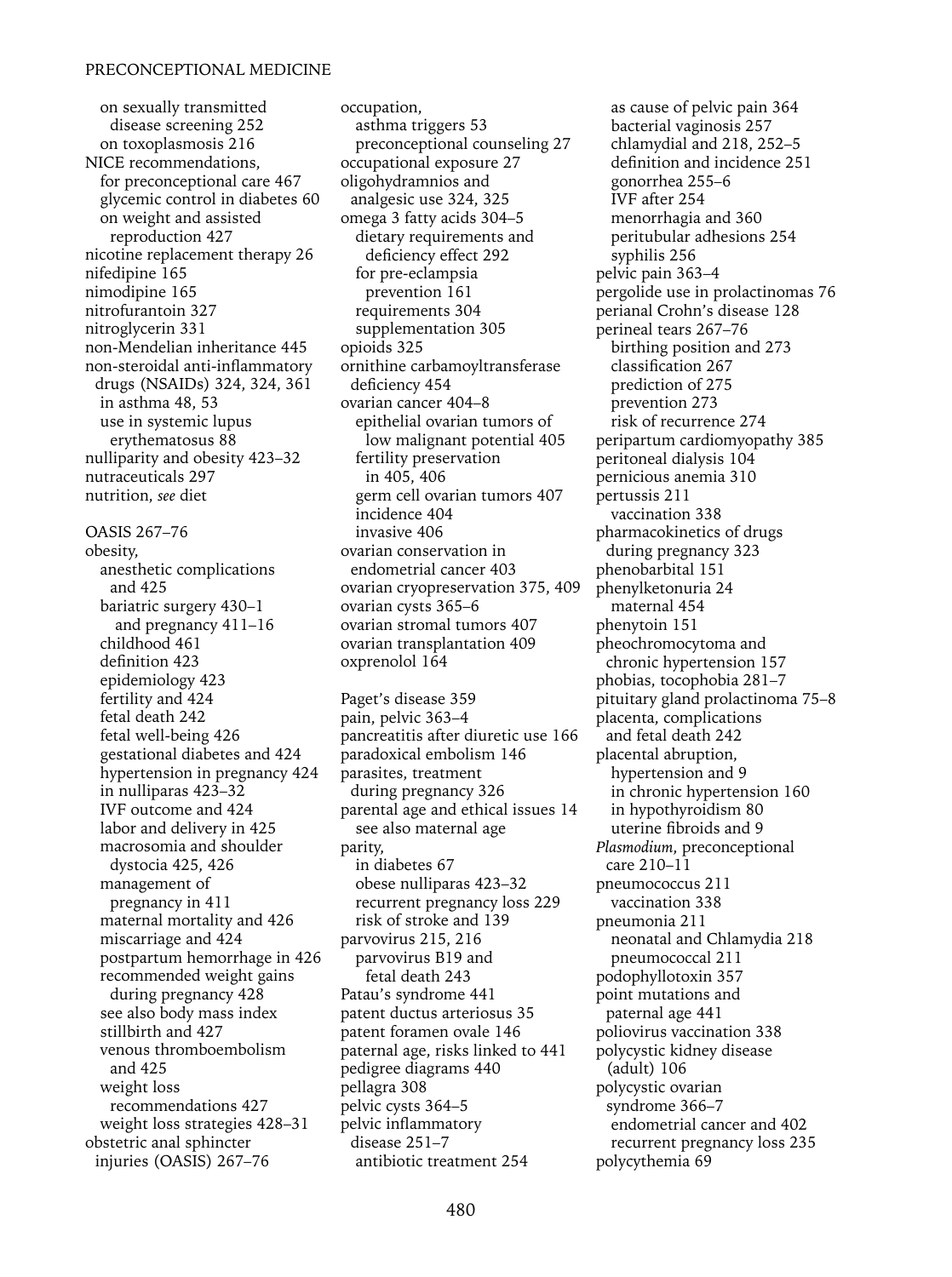postnatal depression 25, 171, 172, 174 maternal mortality and age 13 psychosis in bipolar disorder 174 postpartum hemorrhage, in hypothyroidism 80 in obesity 426 praziquantel 327 prazosin 164 pre-eclampsia, classification 159 diagnosis 158 fetal death 241 in antiphospholipid syndrome 91 in asthma 50 in chronic hypertension 159 in hyperthyroidism 82 in hypothyroidism 80 in systemic lupus erythematosus 86 in transplant patients 388 increase with maternal age 9 management of stroke in 143 moderate renal impairment and 103 non-selective betablockers in 164 preconceptional counseling for women with previous pre-eclampsia 160 prediction 161 prevention 161 reducing risk after transplant 390 risk after transplants 384 risk in diabetes 63 risk of stroke and 139 selenium 305 severe renal impairment and 104 prebiotics 298 preconceptional care, acute respiratory infections 211–12 adverse influences on 19 HIV 208–9 in diabetes mellitus 59 in women with heart disease 31–43 infectious disease and 207–20 malaria 210–11 provision of 465–8 role of NICE in 467 role of primary care in 466 secondary care in 466 tuberculosis 209–10

vaccination against infections 211 preconceptional counseling 19–28 after perineal tears 267–76 after previous fetal death 246 after radical trachelectomy 347 after transplants 383 aneurysm management 145 baseline assessment after transplantation 384 cf antenatal care 19 components of 20 considerations in genetic counseling 448 definition 19 effects of diabetes on neonate 69 for anal incontinence 271 for chronic kidney disease 99 for dietary supplements 294 for genetic abnormalities 439–55 for heart disease 43 for multiple sclerosis 135 for recurrent pregnancy loss 230 for thrombophilia 114 genetic counseling of transplant patients 384 how to supplement 295 in antiphospholipid syndrome 91 in chronic hypertension 159 in diabetes mellitus 59 in hepatitis 219 in HIV-positive women 197 in inflammatory bowel disease 121–9 in rheumatoid arthritis 89 in systemic lupus erythematosus 87 in systemic sclerosis 90 in women with previous pre-eclampsia 160 issues in inflammatory bowel disease 123 litigation and anal incontinence 276 on medications 321–39 use in diabetes 62 on psychiatric medication 177 pelvic inflammatory disease 251 recommendations for 27 strategies to improve diet 297 suppliers of 19 who to supplement 295

preconceptional evaluation of cardiac lesions 42 prednisolone 87, 329, 385 in chronic kidney disease 101 use for recurrent pregnancy loss 234 pregnancy, after bariatric surgery 411–16 after breast cancer 370 after conization 359 after loop excision 359 after trachelectomy 346 antihypertensives during 162 cardiac contraindications 32 choice of anti-epileptic during 151 contraindicated drugs 324 counseling on medication use 321 denial 285, 286 during breast cancer treatment 373 ectopic 251, 259–64 effect on asthma 48–50 effect on diabetes 65 effect on epilepsy 147 effect on inflammatory bowel disease 126 effect on multiple sclerosis relapse rate 136 effect on prolactinoma growth 75 effect on rheumatoid arthritis 88 effect on thyroid disease 79 effect on tuberculosis 185–6 effects of asthma on 50 FDA medication classification for 54 fetal nutritional status and adult disease 457 HAART for mother to child HIV transmission prevention 200 imaging during 133–5 immunosuppression during 385 implications of mental illness for 173 in breast cancer survivors 369–78 in chronic kidney disease 381 in HIV-positive women 199 IVF success rate and maternal age 7 management after previous fetal death 247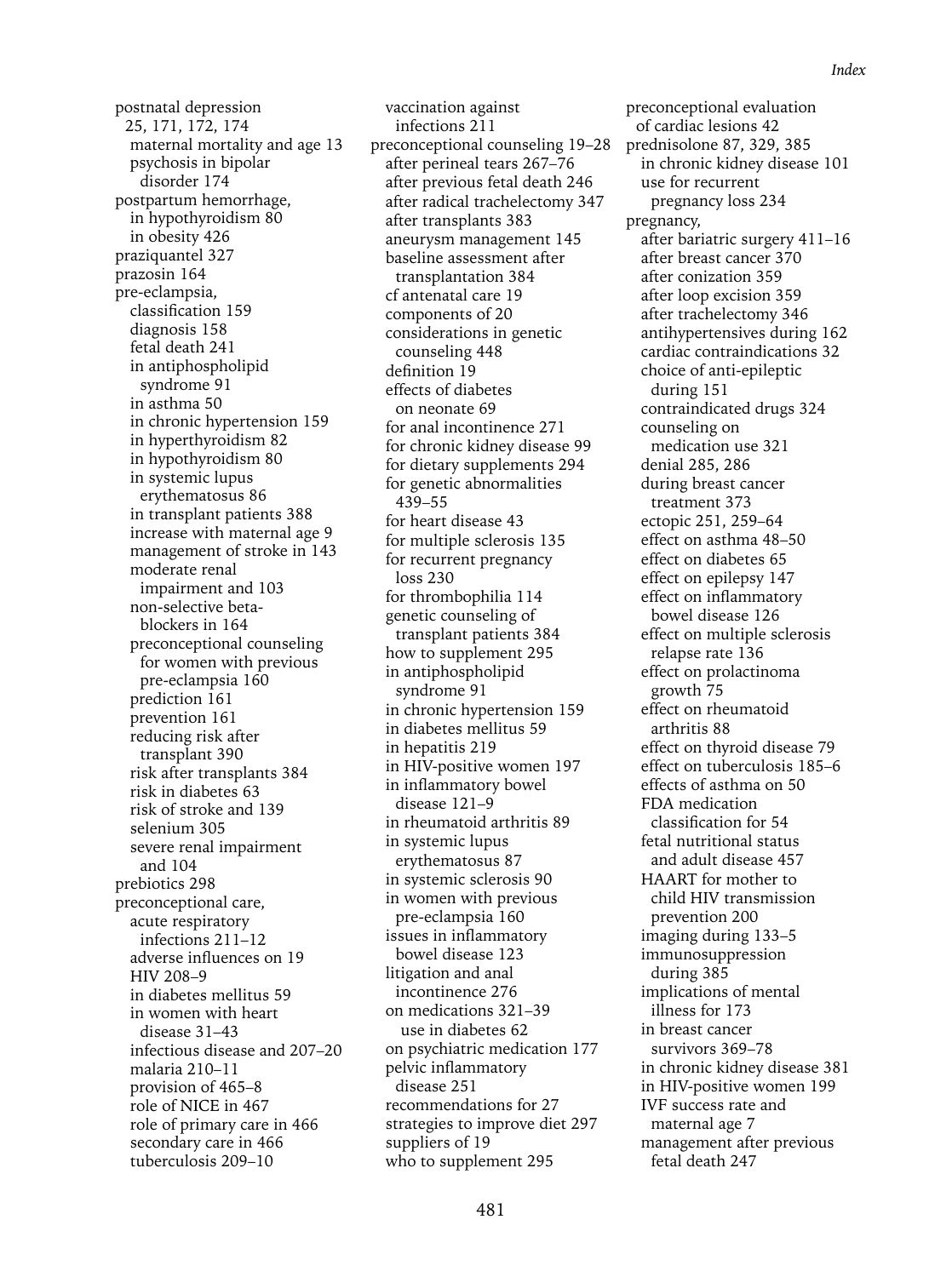management of stroke during 139–45 neurological symptoms during 133 pharmacokinetics of drugs during 323 planning after bariatric surgery 413 prescribing during 322 problems in HIVpositive women 201 psychiatric treatment during 175 recommended weight gains 428 renal outcomes in chronic kidney disease 102 risk of transplant rejection 387 safe immunosuppressants 394 seizure risk 147 success rate and maternal age 7 timing of after transplantation 381 travel and malaria 211 tuberculosis in 183–91 unplanned 19 vaccination during 211, 212 pregnancy outcome, adverse and maternal age 11 after breast cancer 372 after cervical cancer 399 after cervical conization 350, 400–1 after radical trachelectomy 347, 400–1 after uterine sparing cervical cancer surgery 345 diabetes and 67 effect of anti-epileptic drugs on 150 epilepsy co-morbidities 150 hyperthyroidism and 82 in epilepsy 152 in mild renal impairment 103 in moderate renal impairment 103 in severe renal impairment 104 inflammatory bowel disease and 125, 126 preconceptional care and 20 previous adverse outcome and choice of who to test/ screen for thrombophilia 112 preimplantation genetic screening (PGS), for aneuploidy 8 maternal age and 8 premature rupture of membranes, after radical trachelectomy 347

group B streptococci 364 preterm delivery, after laser conization 350 in antiphospholipid syndrome 91 in asthma 50 in epilepsy 152 in HIV-positive women 202 in hyperthyroidism 82 in hypothyroidism 80 in malaria 210 in obesity 425 in rheumatoid arthritis 89 in systemic lupus erythematosus 86 in systemic sclerosis 90 infection-related 214–15 listeria and 214 measles and 213 renal impairment and 103 smoking and 441 unicornuate uterus and 356 previous fetal death 241–7 primdone 326 probiotics 298 ProC Global assay 115 progesterone, progesterone receptor polymorphism 230 use for recurrent pregnancy loss 233 progestogens 334 prolactinoma 75–8 effect of pregnancy on 75 incidence 75 management during pregnancy 75, 76 prophylaxis, for history of venous thromboembolism 116 for malaria 211 propranolol use in hyperthyroidism 82 propylthiouracil 82, 334 prosthetic heart valve 32 protein C deficiency 111 recurrent pregnancy loss 234 protein S deficiency 112 recurrent pregnancy loss 234 proteinuria 158 in chronic kidney disease 105 prothrombin gene mutation 111, 112 psychosis, postpartum 172 psychosocial problems 25 psychotherapeutics 335–6 pudendal nerve, terminal motor latency measurement 271

pulmonary embolism 23 pulmonary hypertension 32 pulmonic insufficiency 39 pulmonic valve 39 Pune Maternal Nutrition Study 458 purpura fulminans 112 pyelonephritis in transplant patients 391 pyrazinamide 189, 209 pyridoxine with isoniazid for tuberculosis 189 questionnaire on incontinence 268 quinagolide use in prolactinomas 76 quinine 329 quinolones 324, 327 rabies vaccination 339 radiation, risk to fetus during scanning 134 surgical management of intracranial hemorrhage and risk to fetus 144 radical trachelectomy 346, 400 radioactive substances, iodine-131 324, 336 occupational exposure 27 radiotherapy 372 rapamycin 386 reciprocal translocations 446 recommendations, ACCP guidelines for thrombophilia testing 113 CDC guidelines for treatment of tuberculosis 190 for conception timing in chronic kidney disease 100 for pertussis vaccination 212 for targeted tuberculin testing 187 for weight loss in obesity 427 NICE guidelines on sexually transmitted disease screening 252 NICE guidelines on toxoplasmosis 216 NICE recommendations for glycemic control in diabetes 60 NICE recommendations for preconceptional care 467 on weight and assisted reproduction 427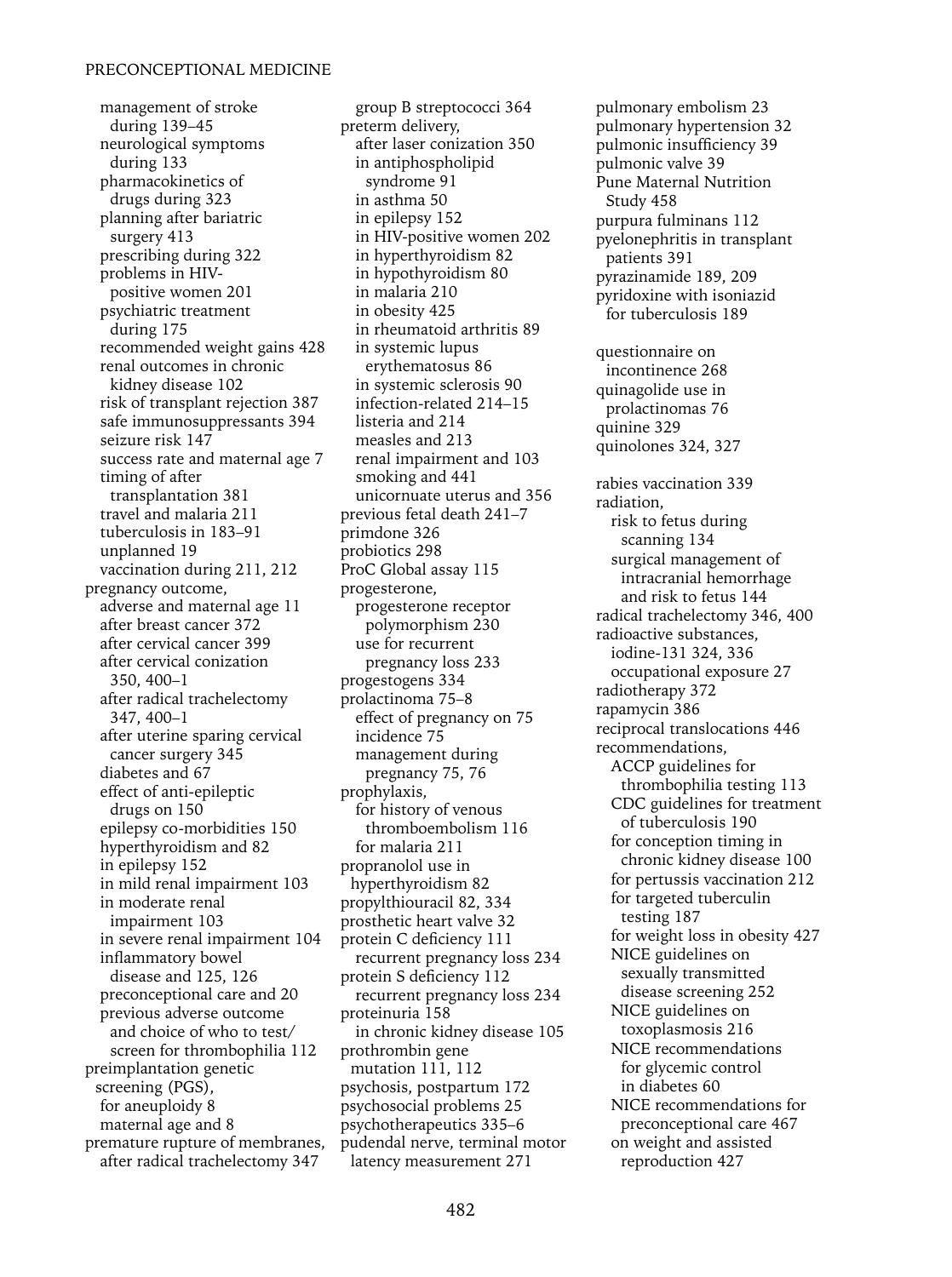on timing of pregnancy after transplantation 382 recommended dietary allowance 296 recreational drugs, exposure of fetus to 441 recurrent pregnancy loss 229–37 anatomic causes 230 aneuploidy 230 antiphospholipid syndrome 91, 231 antithyroid antibodies 231 biochemical pregnancy loss 237 chemical causes 236 chromosomal abnormalities in parent 230 early pregnancy loss in antiphospholipid syndrome 91 endocrine factors 235–6 etiology 229 fibrinolytic factors 234 genetic factors 229 immune mechanisms 231–4 in systemic lupus erythematosus 390 incidence 229 natural killer cells 232–4 progesterone receptor polymorphism 230 risk factors 229 thrombophilia 234 unexplained 236 reflux nephropathy 106 renal disease, chronic 99–107 preconceptional interventions 22 chronic hypertension and 157 in systemic lupus erythematosus 86 risk of stroke and preexisting 139 renal transplants 23 respiratory infections 52 restless lower limbs 137 retin-A derivatives 324 retinoic acid analogues, exposure of fetus to 442 retinoids 336 retinopathy 63 retrograde ejaculation, after inflammatory bowel disease surgery 128 Rett syndrome 445 reversible cerebral vasoconstriction syndrome 143 rheumatic disorders, treatment during pregnancy 325

rheumatic heart disease 31 rheumatoid arthritis 88–9 effect on pregnancy 89 management for pregnancy 93 medications for and pregnancy 89 preconceptional counseling in 89 response to pregnancy 88 rhinovirus 53 ribavarin 220 rifampicin 190, 329 rifamycin 190 risk identification 20 Robertsonian translocations 446 Rokitansky syndrome 355 rotavirus vaccine 212 rubella 27, 215, 216 fetal death 243 MMR vaccination 338 salpingectomy for ectopic pregnancy 262 salpingian cysts 366 salpingotomy for ectopic pregnancy 263 schizophrenia 25 risk of admission after delivery 175 scleroderma, chronic hypertension and 157 see also systemic sclerosis screening, ACCP guidelines for thrombophilia 113 for HIV 208 for sexually transmitted diseases 252 for toxoplasmosis 216 for trisomies 441 for tuberculosis 186 for venous thromboembolism 111 free fetal DNA testing 445 genetic 25 in neonates of diabetic mothers 69 methods for thrombophilia 115 preconception 20 who to test for thrombophilia 112 why screen for thrombophilia 114 seizures, balance of anti-epileptics and frequency 149 effect during pregnancy 148 effect on menstrual cycle 147

prolonged 148 risk during pregnancy 147 see also epilepsy selenium 305–6 deficiency 305 dietary requirements and deficiency effect 293 requirements 305 supplementation 306 sepsis, fetal death 241 neonatal 214 septal defect, atrial 34 ventricular 35 septum, vaginal 355 Sertoli-Leydig tumors 408 sex, safe 198 sex-cord stromal tumors 407 sexual abuse and tocophobia 282 sexually transmitted diseases 25 Chlamydia 252–5 NICE guidelines on screening 252 see also specific diseases shoulder dystocia 425, 426 in diabetes 68 shunt lesions 34–5 sickle cell anemia 444 recurrent pregnancy loss 230 sickle cell disease 23, 25 sildenafil use for recurrent pregnancy loss 234 simvastatin 333 single ventricle 36 sirolimus 386, 387 skeletal dysplasia 454 skin necrosis, warfarin and inherited thrombophilia 112 sleep disorders, advice in multiple sclerosis 137 treatment during pregnancy 335 small-for-gestational age (SGA) infants, asthma and 50 atenolol and 389 in systemic sclerosis 90 renal impairment and 103 smoking 26 asthma and 50 exposure of fetus to 441 in chronic hypertension 160 in diabetes 67 in inflammatory bowel disease 123 recurrent pregnancy loss 236 risk of stroke and 139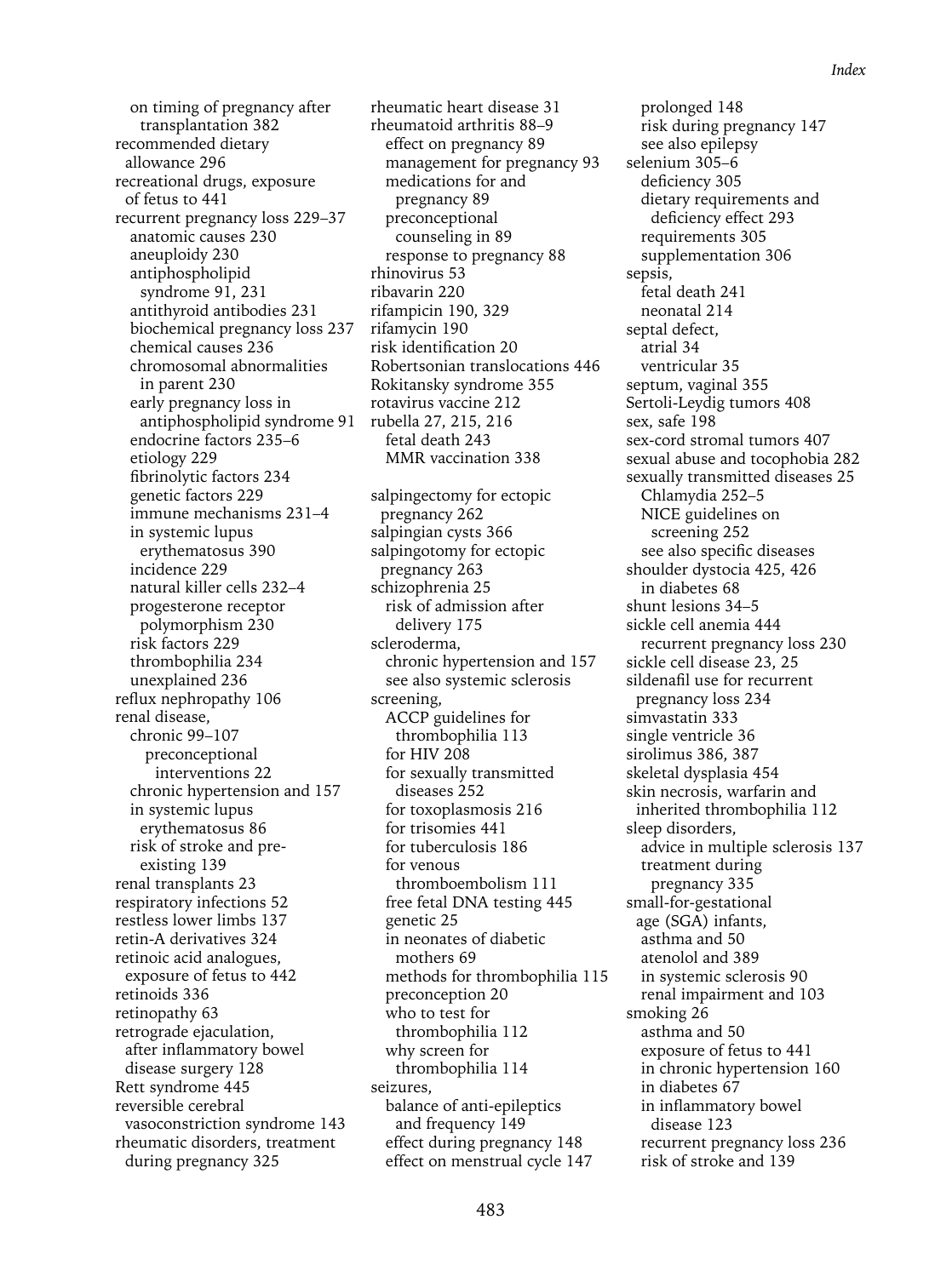social change and maternal age 3 social isolation 298 socioeconomic status and epilepsy 147, 150 sodium valproate 326 solvents, occupational exposure to 27 sperm washing 209 use for conception in HIVpositive couples 201 spironolactone 332 spontaneous abortion, *see* miscarriage spontaneous miscarriage, *see* miscarriage statins 333 in diabetes 62 status epilepticus 148, 149 stenosis, aortic valve stenosis 32 cervical 401 mitral valve stenosis 32, 39 supraventricular aortic stenosis 38 tricuspid valve stenosis 39 steroids, adrenocortical 329–30 in asthma 22 stillbirth 241–7 advanced maternal age 4 causes 241–2 emotional support after 246 external examination of stillborn fetus 243 fetal death outcome form 245 in hyperthyroidism 82 in obesity 411 increase with maternal age 10 iodine deficiency 302 Listeria and 214 maternal tests after 243 obesity and 427 postmortem examination of stillborn fetus 243 postnatal follow-up 246 selective tests after 244 Strassman's operation 356 streptococcus (group B) 214 premature rupture of membranes 364 streptomycin 189, 209, 324 stress and asthma 54 stroke 138–46 acute 140, 141 Cincinnati Prehospital Stroke Scale 139, 140 contraindications to thrombolytic therapy 142

differential diagnosis in pregnancy 141 in eclampsia 143 in pre-eclampsia 143 incidence 138 intracranial hemorrhage 143 investigations for 141 management 139 medication for 141 patent foramen ovale 146 presentation 139 previous and risk during pregnancy 139 reversible cerebral vasoconstriction syndrome 143 risk factors for 139 symptoms to consider 140 unruptured aneurysm 145–6 subependymal heterotopia 149 subfertility 5 sulfapyridine 325 sulfasalazine 89, 325 sulfonylureas 61 superventricular tachycardia 40 supplements, routine dietary supplements 291–315 supraventricular aortic stenosis 38 surgery, bariatric 411–16 conization 349–51 for ectopic pregnancy 262 for endometriosis 258 for inflammatory bowel disease in fathers 128 for intracranial hemorrhage 144 for macroprolactinoma 77 for microprolactinoma 77 for ovarian cancer 405 for uterine malformations 356 previous cervical conization and cervical cancer surgery 345–51 radical trachelectomy 346 surrogacy, after endometrial cancer treatment with ovarian conservation 403 in vaginal atresia 355 synbiotics 298 syphilis 215, 216 genital warts and 357 pelvic inflammatory disease 256 systemic corticosteroids, in asthma 55

systemic lupus erythematosus 23, 85–8, 454 chronic hypertension and 157 congenital malformations and treatments 88 effect of pregnancy on 85 effect on neonate 87 in pregnant transplant patients 390 incidence 85 lupus flare and conception 87 management for pregnancy 92 medication during pregnancy 87 mycophenolate mofetil for 386 pregnancy outcome and 86 systemic sclerosis 89–90 effect of pregnancy on 89 effect on pregnancy of 90 management for pregnancy 93 systemic ventricular dysfunction 32 tachycardia 40 maternal 453 tacrolimus 385 tamoxifen 372 Tay Sachs disease 25 teratogenesis 323 teratogens 441 tetanus, incidence 213 neonatal 213 vaccination 338 tetracycline 324, 327 tetralogy of Fallot 36, 329 thalassemia 23, 25 thalidomide 324 in IBD 127 'the blues' 171 theophyllines 336 thiazide diuretics 332 thiazolidinediones 61 thiopurines in inflammatory bowel disease 127 thrifty phenotype theory 457 thrombocytopenia, fetal 166 thromboembolism, obesity and 425 risk in multiple sclerosis 137 thrombolytic therapy, contraindications to 142 in stroke 140 thrombophilia 23, 25 antithrombotic therapy during pregnancy 115 inherited 111–17 and fetal death 242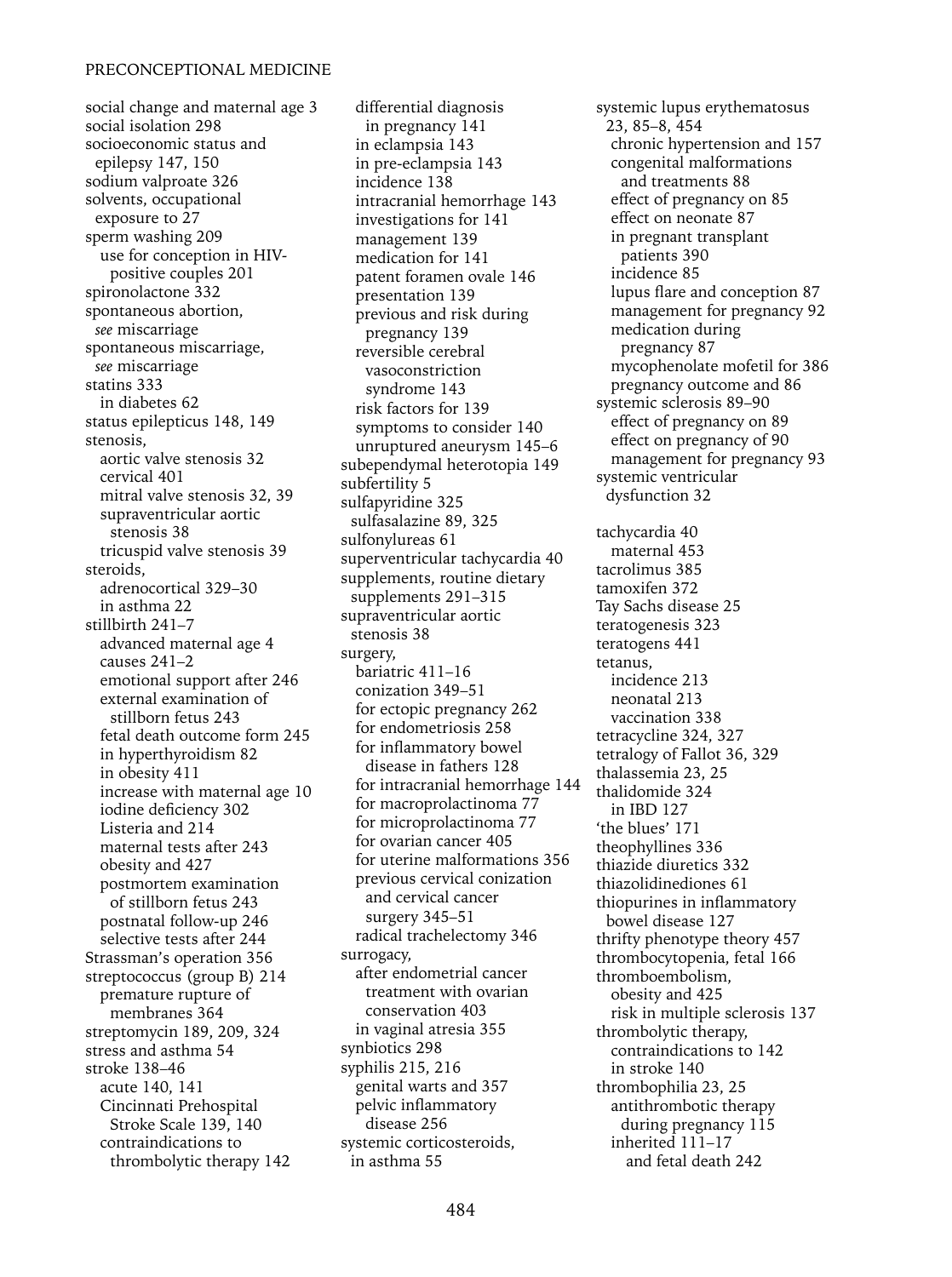*Index*

recurrent pregnancy loss 234 screening 112, 114, 115 testing 112, 113 thrombophlebitis, superficial 112 thromboprophylaxis 140 thrombosis in systemic lupus erythematosus 86 thyroid disease, preconceptional interventions 22 recurrent pregnancy loss 235 see also hyperthyroidism; hypothyroidism thyroid hormone 334 thyroiditis, autoimmune 80 viral 81 thyrotoxicosis 22 thyroxine use in hypothyroidism 81 tobacco use, *see* smoking tocophobia 281–7 birth reflection 284 case study 284 implications of anxiety on pregnancy 282 incidence 282 primary 281 secondary 282 symptoms 282 Todd's palsy 141 tolerable upper intake levels 296 TORCH 215 recurrent pregnancy loss 236 toxic exposure 27 toxic multi/uni-nodular goiter 81 toxicity of breast cancer treatments for fetus 372 toxoplasmosis 27, 215, 216 fetal death 243 in HIV infection 198 trachelectomy, abdominal 346 radical 346, 400 training for preconceptional care 20 tranexamic acid 361 transient ischemic attacks 141 translocations, reciprocal 446 Robertsonian 446 transplantation 381–95 anemia after 393 baseline assessment preconception 384 breastfeeding after 387 erythrocytosis after 393 fertility after 381

hyperlipidemia after 393 hypertension and 388 immunosuppressants safe in pregnancy 394 kidney 106 optimization of immunosuppression 385 preconceptional counseling after 383 reducing risk of preeclampsia after 390 risk of rejection and pregnancy 387 skeletal problems after 394 timing of pregnancy after 381 vaccination after 385 transplants, immunosuppression and infections after 391 medication adjustments in chronic kidney disease 101 renal 23 travel, malaria risk and pregnancy 211 *Treponema pallidum* 256 trichomoniasis 328 tricuspid valve stenosis 39 tricyclic antidepressants 335 trimethoprim 328 trisomy 18 13 trisomy 21 439, 441 advanced maternal age 4 risk and age 7, 8 tuberculin testing, recommendations for targeted 187 tuberculosis 183–91 active 189–90 breastfeeding and treatment 190 CDC guidelines for treatment 190 contraindicated medications during pregnancy 189 description 183 diagnosis 188 diagnosis in pregnancy 185 effects in pregnancy 185–6 incidence 183, 209 latent infection 184, 187, 188–9 management 209 multidrug resistant and HIV 190 preconceptional care 209–10 recommendations for targeted testing 187 screening for 186 tests for 184, 185

treatment 188 during pregnancy 189 tuberous sclerosis 149, 451 tumor necrosis factoralpha inhibitors 234 Turner's syndrome 449 typhoid, vaccination 339

ulcerative colitis 121 see also inflammatory bowel disease ultraconservative fertility sparing surgery 351 unicornuate uterus 356 unilocular cysts 365 unipolar depression, risk of admission after delivery 175 unplanned pregnancy 19 urinary retention in multiple sclerosis 138 urinary symptoms in multiple sclerosis 137 urinary tract infection in chronic kidney disease 105 uterine anomalies and recurrent pregnancy loss 230 uterine fibroids 360–1 increase with maternal age 9 uterine sparing cervical cancer surgery 345 uterus, bicornuate 356 malformations 356 rupture 356 unicornuate 356 vaccination, after transplantation 385 cholera 212 diarrheal disease 212 diphtheria 212 during pregnancy 211 genital warts and 357 hepatitis B virus 219 human papillomavirus 215 influenza 212 measles 212 measles/mumps/rubella 213 pertussis 212 pneumococcal 211

preconceptional 211 rotavirus 212 rubella 217

use before and during pregnancy 337 varicella zoster virus 217

VACTERL 334 vagina,